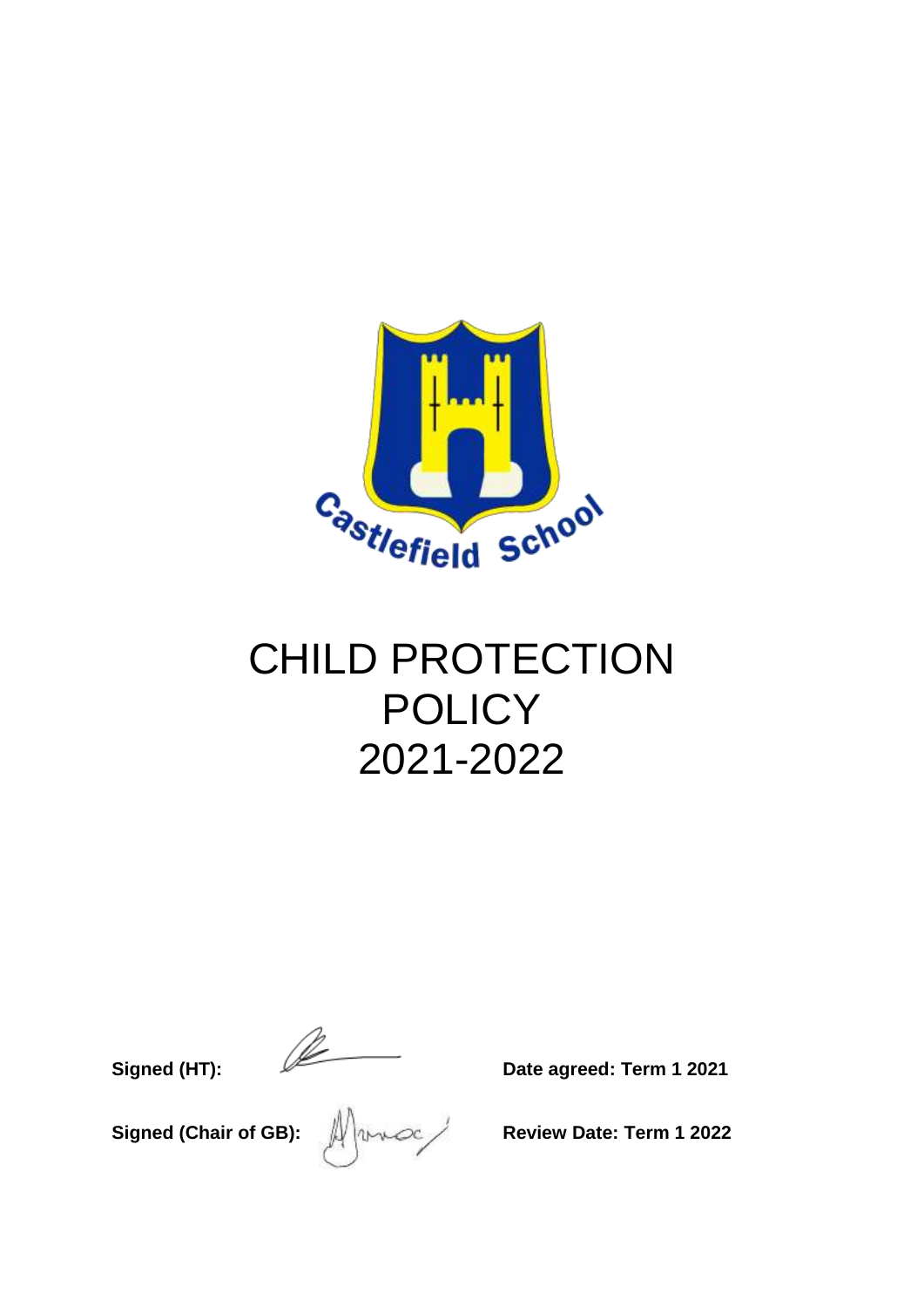## **CONTENTS**

- 1. Contacts
- 2. Introduction
- 3. Responsibilities
- 4. Procedures
- 5. Record-keeping and retention of records
- 6. Confidentiality
- 7. Dealing with disclosure
- 8. Multi-agency working
- 9. Supporting staff
- 10. Allegations against staff, supply staff, volunteers and contractors (including Governors)
- 11. Whistleblowing
- 12. Physical intervention/positive handling
- 13. Anti-bullying
- 14. Discriminatory incidents
- 15. Health and Safety
- 16. Prevention
- 17. Online safety
- 18. Sending nude or semi-nude images
- 19. Peer on peer abuse
- 20. Sexual violence and sexual harassment
- 21. Cultural Issues
- 22. So-called 'honour' based abuse
- 23. Contextual safeguarding
- 24. Serious violence
- 25. Domestic abuse
- 26. Children in need of a social worker (Child Protection and Child In Need Plans)
- 27. Mental health
- 28. Use of photography
- 29. Policy Review

APPENDIX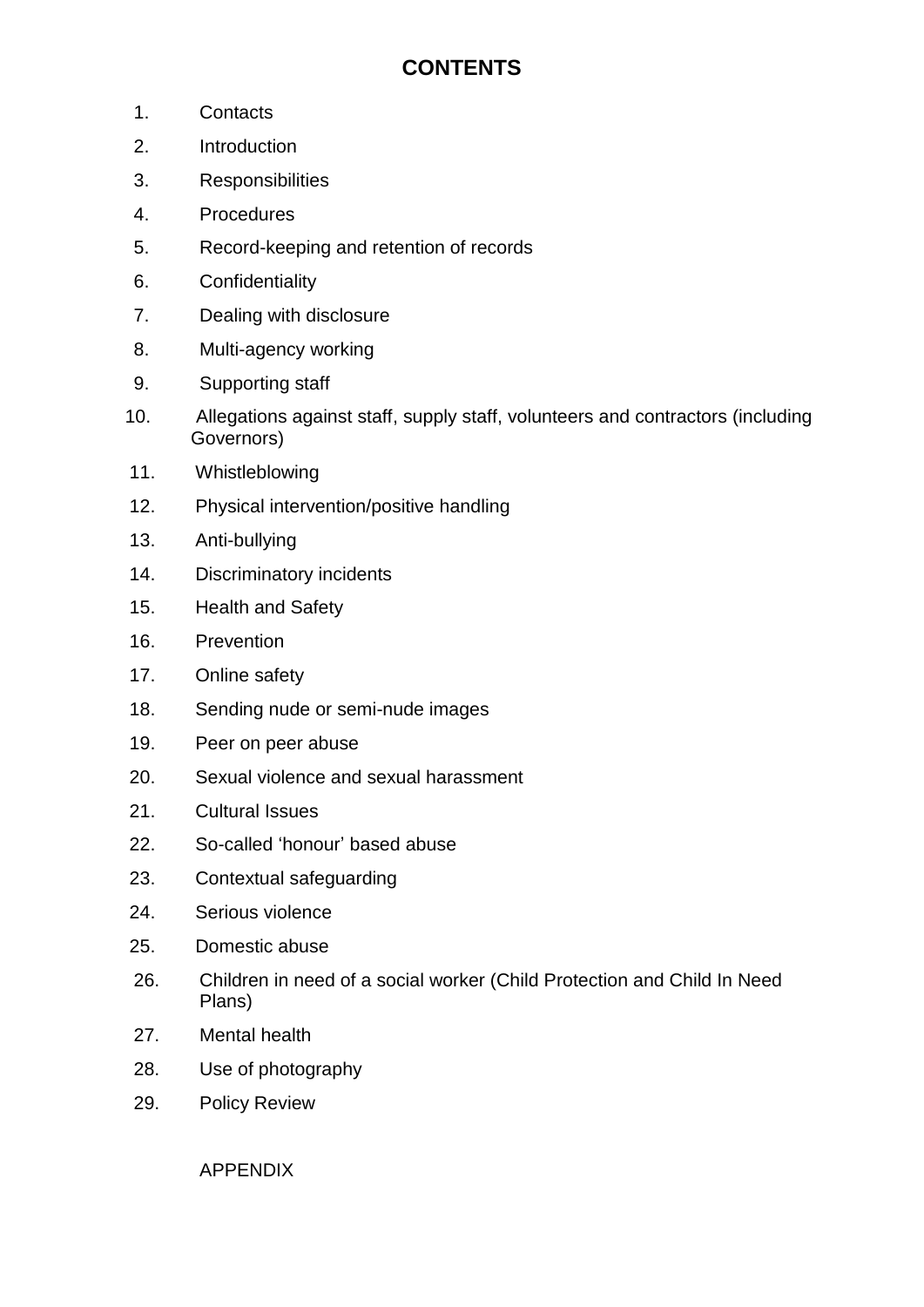## **1. Contacts**

#### **School contacts**

| <b>Headteacher</b>                        | Andrew Kann                           |
|-------------------------------------------|---------------------------------------|
| <b>Designated Safeguarding Lead (DSL)</b> | Katie James                           |
|                                           | safeguarding@castlefield.bucks.sch.uk |
| <b>Deputy Designated Safeguarding</b>     | Jessica Wilson                        |
| Lead(s)                                   | <b>Kristin Sutcliffe</b>              |
| <b>Nominated Safeguarding Governor</b>    | Waseem Khetab                         |
| <b>Chair of Governors</b>                 | <b>Andrew Dimmock</b>                 |
|                                           | governors@castlefield.bucks.sch.uk    |

## **Contacts in County**

| <b>Education Safeguarding Advisory Service</b><br>ESAS offers support to education providers to assist them to deliver<br>effectively on all aspects of their safeguarding responsibilities.                                                                                                                                                                                                                                                                                             | 01296 387981                                  |
|------------------------------------------------------------------------------------------------------------------------------------------------------------------------------------------------------------------------------------------------------------------------------------------------------------------------------------------------------------------------------------------------------------------------------------------------------------------------------------------|-----------------------------------------------|
| <b>First Response Team (including Early Help, Channel)</b><br>The First Response Team process all new referrals to social care,<br>including children with disabilities. Referrals are assessed by the team<br>to check the seriousness and urgency of the concerns and whether<br>Section 17 and/or Section 47 of the Children Act 1989 apply. The First<br>Response Team will ensure that the referral reaches the appropriate<br>team for assistance in a quick and efficient manner. | 01296 383962<br>Out of hours<br>0800 999 7677 |
| <b>Local Authority Designated Officer (LADO)</b><br>The Buckinghamshire Local Authority Designated Officer (LADO) is<br>responsible for overseeing the management of all allegations against<br>people in a position of trust who work with children in Buckinghamshire<br>on either a paid or voluntary basis                                                                                                                                                                           | 01296 382070                                  |
| <b>Bucks Family Information Service</b><br>Information for families on a range of issues including childcare,<br>finances, parenting and education                                                                                                                                                                                                                                                                                                                                       | 01296 383065                                  |
| <b>Buckinghamshire Safeguarding Children Partnership (BSCP)</b><br>Procedures, policies and practice guidelines                                                                                                                                                                                                                                                                                                                                                                          |                                               |
| <b>Schools Web</b><br>School bulletin, Safeguarding links, A-Z guide to information and services                                                                                                                                                                                                                                                                                                                                                                                         |                                               |
| <b>Buckinghamshire Council Equalities &amp; School</b><br><b>Improvement Manager</b>                                                                                                                                                                                                                                                                                                                                                                                                     | 01296 382461                                  |
| <b>Buckinghamshire Council Prevent Co-ordinator</b>                                                                                                                                                                                                                                                                                                                                                                                                                                      | 01296 674784                                  |
| <b>Thames Valley Police</b>                                                                                                                                                                                                                                                                                                                                                                                                                                                              | 101<br>(999 in case of<br>emergency)          |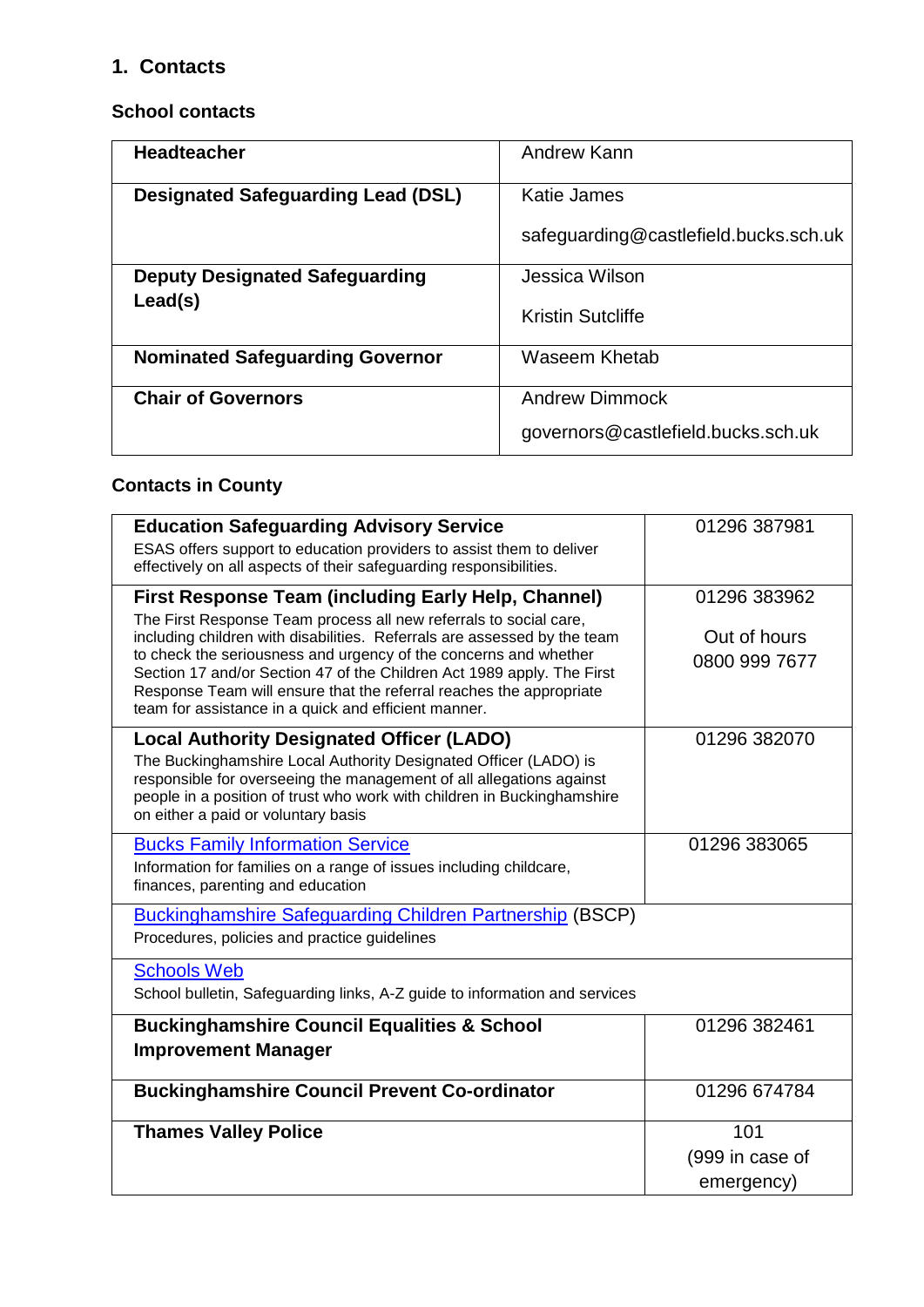#### **Other contacts**

| <b>NSPCC</b>                                            | 0800 800 5000        |
|---------------------------------------------------------|----------------------|
| <b>NSPCC</b>                                            |                      |
| Childline                                               | 0800 11 11           |
| <b>Childline</b>                                        |                      |
| Kidscape – Parent Advice Line (bullying)                | 020 7823 5430        |
| (Mon-Weds from 9:30am to 2:30pm)                        |                      |
| <b>Kidscape</b>                                         |                      |
| <b>Female Genital Mutilation Helpline (NSPCC)</b>       | 0800 028 3550        |
| <b>NSPCC FGM Helpline</b>                               | fgmhelp@nspcc.org.uk |
| Samaritans - Helpline                                   | 116 123              |
| <b>Samaritans</b>                                       |                      |
| Forced Marriages Unit - Foreign and Commonwealth Office | 020 7008 0151        |
| Forced marriage - GOV.UK                                | fmu@fco.gov.uk       |
| Crimestoppers                                           | 0800 555 111         |
| <b>Crimestoppers</b>                                    |                      |
| R-U Safe?                                               | 01494 785 552        |
| Barnardos - Children/Young People Sexual Exploitation   |                      |
| Service                                                 |                      |
| <b>Barnardos RUSafe Bucks</b>                           |                      |
| <b>CEOP</b> (Child Exploitation and Online Protection)  |                      |

This policy should be read in conjunction with the following policies and other policies you feel it would be useful to refer to:

- Anti-bullying
- Attendance
- Behaviour
- Children Looked After
- Equalities
- SEN/Inclusion
- Health & Safety (including managing children with medical needs)
- E-Safety (including use of social media)
- Staff Code of Conduct
- PSHE to include RE & RSE
- Volunteers Policy
- Whistleblowing
- Safer Recruitment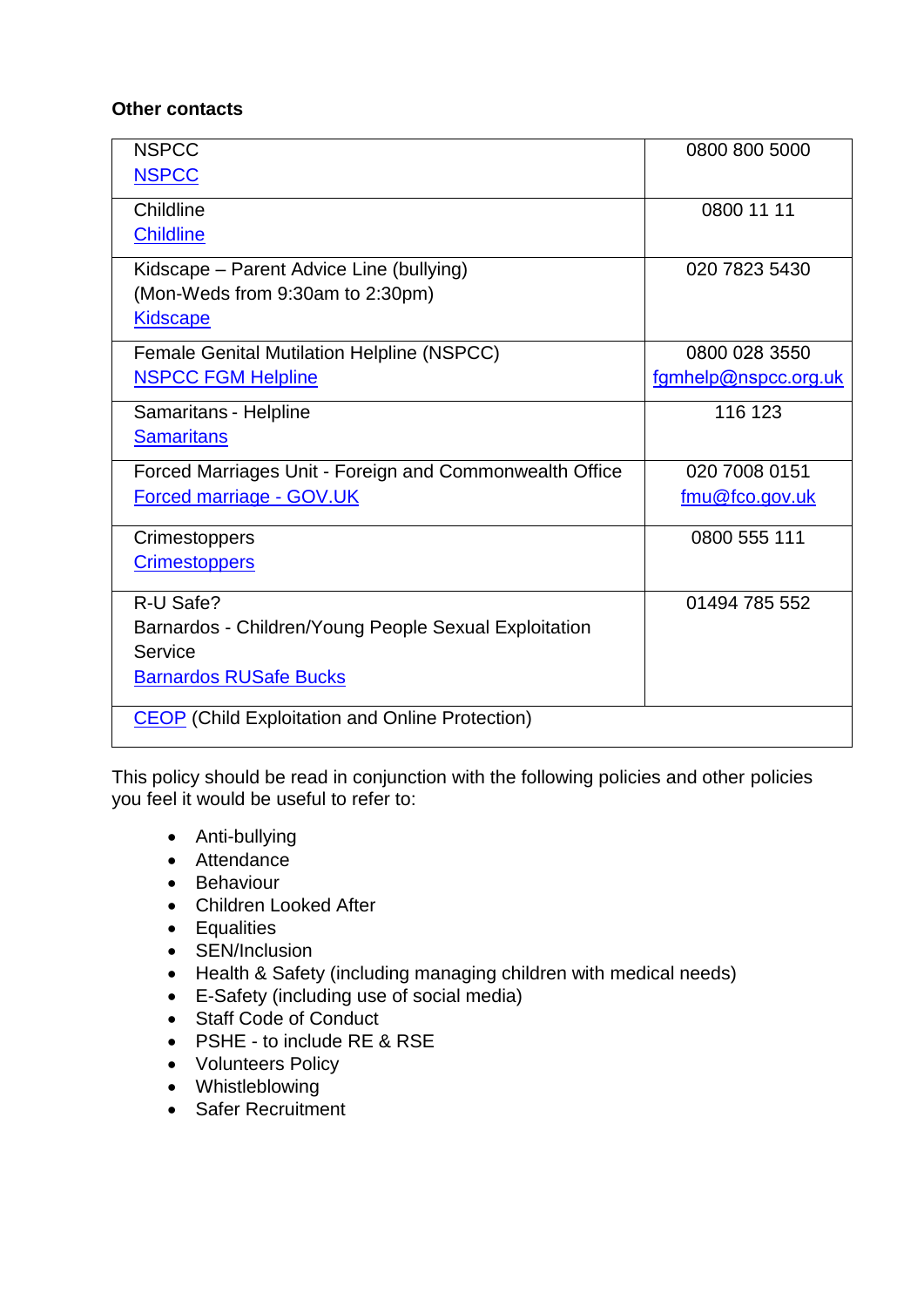## **Definitions**

Safeguarding and promoting the welfare of children means:

- Protecting children from maltreatment
- Preventing impairment of children's mental and physical health or development
- Ensuring that children grow up in circumstances consistent with the provision of safe and effective care
- Taking action to enable all children to have the best outcomes.

Child protection is part of the safeguarding process and it refers to the procedures undertaken to protect individual children who have been identified as suffering or likely to suffer significant harm.

Abuse is a form of maltreatment of a child and may involve inflicting harm or failing to act to prevent harm. Further information regarding the categories of abuse can be found in the appendix to this document.

Children includes everyone under the age of 18

## **2. Introduction**

**2.1.** At Castlefield School we believe that a policy on child protection is founded on the right of all children to be safe. We expect all members of the school community including staff, governors, supply staff and volunteers to share this commitment. Every member of the school community is responsible for contributing to a positive culture of safeguarding.

The aim of this policy is to provide staff, supply staff, governors and volunteers with the framework they need to keep children in Castlefield School safe and secure and to provide parents and carers with the information about how we will safeguard their children whilst in our care.

This policy has been developed in accordance with following legislation and guidance:

- Children Act 1989 (amended 2004)
- "Working Together to Safeguard Children 2018" July 2018 [Working](https://www.gov.uk/government/publications/working-together-to-safeguard-children--2)  [Together To Safeguard Children July 2018](https://www.gov.uk/government/publications/working-together-to-safeguard-children--2)
- "Keeping Children Safe in Education"- statutory guidance for schools and further education colleges - Sept 2021 [Keeping Children in Education](https://assets.publishing.service.gov.uk/government/uploads/system/uploads/attachment_data/file/999348/Keeping_children_safe_in_education_2021.pdf)  [2021](https://assets.publishing.service.gov.uk/government/uploads/system/uploads/attachment_data/file/999348/Keeping_children_safe_in_education_2021.pdf)
- • [Information](https://www.gov.uk/government/publications/safeguarding-practitioners-information-sharing-advice) Sharing Guidance for Safeguarding Practitioners Information [Sharing Guidance](https://www.gov.uk/government/publications/safeguarding-practitioners-information-sharing-advice) – DfE July 2018
- Children Missing Education; Statutory Guidance for Local Authorities Sept 2016 [Children missing education -](https://www.gov.uk/government/publications/children-missing-education) GOV.UK
- Statutory Guidance issued under section 29 of the Counter-Terrorism and Security Act - 2015 [Prevent Duty Guidance](https://www.gov.uk/government/publications/prevent-duty-guidance)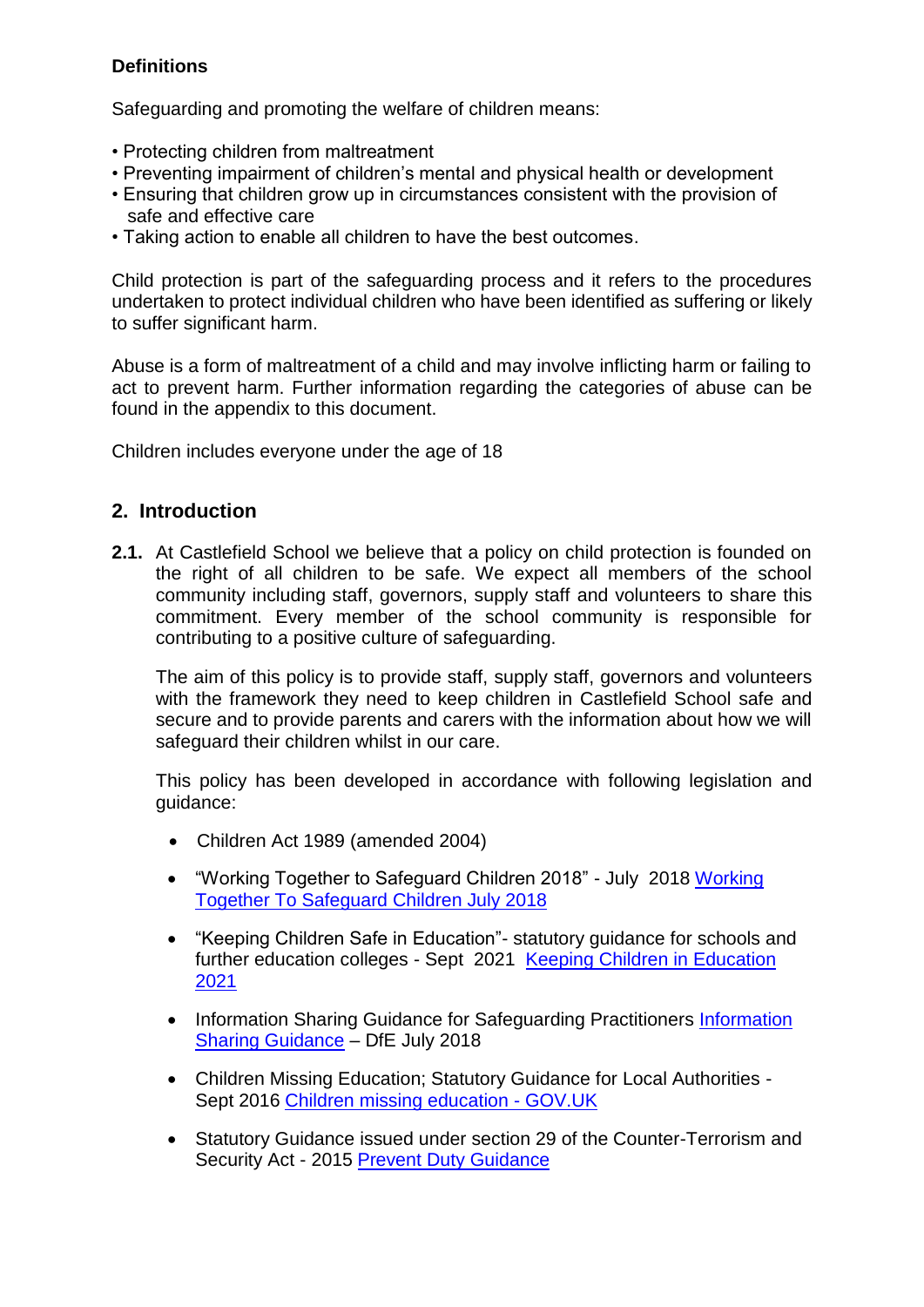- Sexual Violence and Sexual Harassment between Children in Schools and Colleges – Sept 2021 [Sexual Violence and Sexual Harassment between](https://assets.publishing.service.gov.uk/government/uploads/system/uploads/attachment_data/file/999239/SVSH_2021.pdf)  [Children in Schools and Colleges](https://assets.publishing.service.gov.uk/government/uploads/system/uploads/attachment_data/file/999239/SVSH_2021.pdf)
- The Equality Act 2010 Equality Act 2010: quidance GOV.UK
- • [What to](https://assets.publishing.service.gov.uk/government/uploads/system/uploads/attachment_data/file/419604/What_to_do_if_you_re_worried_a_child_is_being_abused.pdf) do if you're worried a child is being abused March 2015 What to [do if you are worried a child is being abused](https://assets.publishing.service.gov.uk/government/uploads/system/uploads/attachment_data/file/419604/What_to_do_if_you_re_worried_a_child_is_being_abused.pdf)
- Statutory guidance on FGM Multi-agency Statutory Guidance on Female [Genital Mutilation](https://assets.publishing.service.gov.uk/government/uploads/system/uploads/attachment_data/file/912996/6-1914-HO-Multi_Agency_Statutory_Guidance_on_FGM__-_MASTER_V7_-_FINAL__July_2020.pdf)
- **2.2.** We believe clear governance and leadership is central to embedding a safeguarding culture. The Governing Body takes its responsibility seriously under **section 175 of the Education Act 2002** to safeguard and promote the welfare of children; working together with other agencies to ensure effective and robust arrangements are in place within our school to identify and support those children who are suffering harm or whom may be at risk of harm. Governors will ensure all staff at the school have read and understood their responsibilities pertaining to **Part 1, Part 5 and Annexe A of Keeping Children Safe in Education, Sept 2021**.
- **2.3.** All staff are required to read and adhere to the **Staff Code of Conduct**.
- **2.4.** The school recognises that as well as risks to the welfare of children from within their families, children may be vulnerable to abuse or exploitation outside their homes and from other children. Staff must remain vigilant and alert to these potential risks.
- **2.5.** The aims of this policy are:
	- **2.5.1.** To provide an environment in which children feel safe, secure, valued and respected.
	- **2.5.2.** Children feel confident that they can talk to adults within school to share any concerns that they may have.
	- **2.5.3.** To ensure all teaching staff, non-teaching staff, supply staff, governors and volunteers:
		- are aware of the need to safeguard and promote the wellbeing of children
		- identify the need for early support
		- promptly report concerns, in line with guidance from the Buckinghamshire Continuum of Need
		- are trained to recognise signs and indicators of abuse.
	- **2.5.4.** For all staff to recognise that safeguarding and promoting the welfare of children is defined as:
		- Protecting children from maltreatment
		- Preventing impairment of children's mental and physical health or development
		- Ensuring that children grow up in circumstances consistent with the provision and effective care
		- Taking action to enable all children to have the best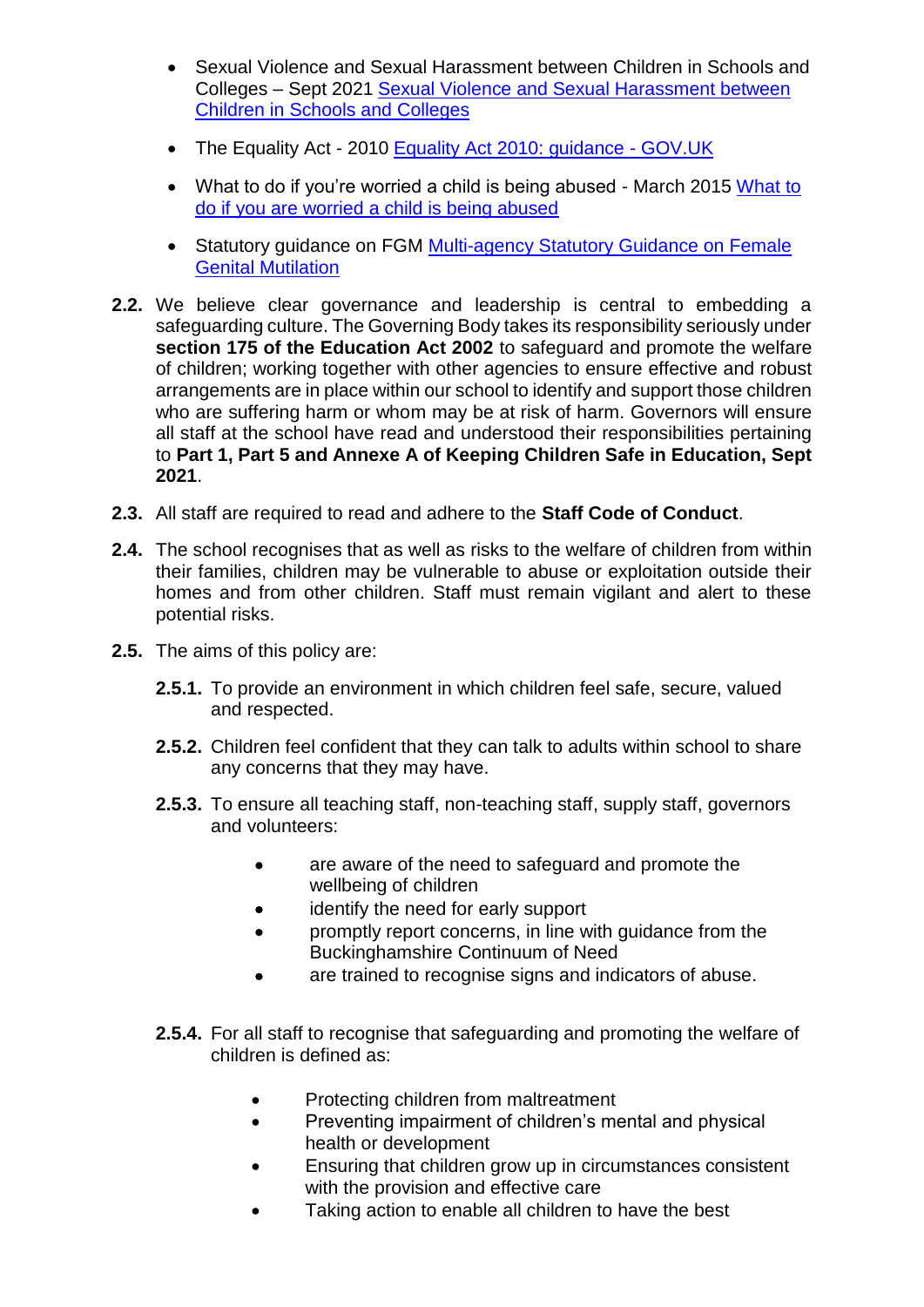outcomes.

- **2.5.5.** To provide systematic means of monitoring children known to be, or thought to be at risk of harm and ensure contribution to assessments of need and support plans for those children.
- **2.5.6.** To ensure Castlefield School has a clear system for communicating concerns both internally and with external agencies in line with the Working Together guidance.
- **2.5.7.** To ensure the school has robust systems in place to accurately record safeguarding and child protection concerns.
- **2.5.8.** To develop effective working relationships with all other agencies involved in safeguarding, supporting the needs of children at our school.
- **2.5.9.** To ensure that all staff appointed have been through the safer recruitment process and understand the principles of safer working practices as set out in our **Staff Code of Conduct**.
- **2.5.10.** To ensure that any community users of our facilities have due regard to expectations of how they should maintain a safe environment, which supports children's wellbeing.
- **2.5.11.** This policy is published on our website, [www.castlefieldschool.co.uk](http://www.castlefieldschool.co.uk/) and hard copies are available from the school office.

## **3. Responsibilities**

- **3.1.** All staff, supply staff, volunteers, visitors, governors and contractors understand safeguarding children is everyone's responsibility. Any person who receives a disclosure of abuse, an allegation or suspects that abuse may have occurred must report it immediately to Katie James or Andrew Kann (Designated Safeguarding Leads; DSLs) or, in their absence, to Jessica Wilson or Kristin Sutcliffe (Deputy DSLs). In the absence of either of the above, concerns will be brought to the attention of the most senior member of staff on site. Staff understand that if there is an immediate risk of harm then the police or First Response will be called directly and the DSL will be updated at the earliest opportunity.
- **3.2** Staff must maintain a good working knowledge of the Buckinghamshire Continuum of Need The Continuum of Need - [Buckinghamshire Safeguarding](https://www.buckssafeguarding.org.uk/childrenpartnership/professionals/continuum-of-need/)  [Children Partnership \(buckssafeguarding.org.uk\)](https://www.buckssafeguarding.org.uk/childrenpartnership/professionals/continuum-of-need/) and any updates and how it should be used to inform decision making regarding a referral to First Response.
- **3.3** Staff have the skills, knowledge and understanding to keep both looked after children and previously looked after children safe.
- **3.4** Staff understand vulnerability and that barriers exist when recognising abuse and neglect for children. Consider the following groups who may have increased vulnerability: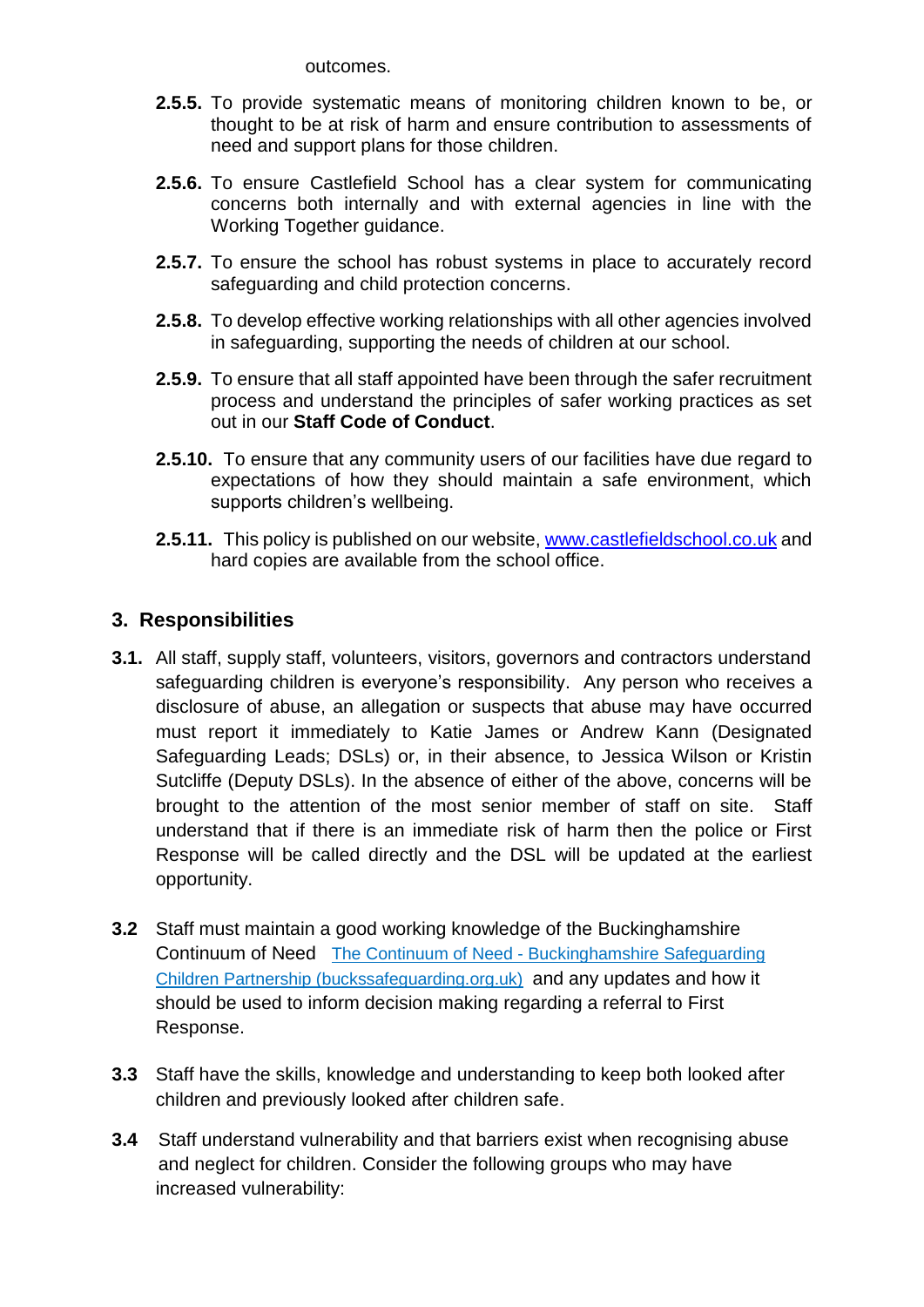- ➢ Young carers
- ➢ Children with SEND
- $\triangleright$  Children living with domestic abuse
- ➢ Children whose parents suffer with poor mental health, including substance misuse
- ➢ Criminal exploitation, including sexual exploitation, radicalisation and gang involvement
- ➢ Look after children and previously look after children
- $\triangleright$  Children who have a social worker
- ➢ Privately fostered children
- ➢ Asylum seekers
- ➢ So-called Honour Based Violence, including FGM and forced marriage
- ➢ Children who frequently go missing or whose attendance is a concern
- ➢ Children who are part of the LGBTQ group or who are exploring gender identification
- ➢ Children who are at risk of discrimination due to faith and belief, race or ethnicity.
- **3.5.** The Governing Body understands and fulfils its safeguarding responsibilities.

It must:

- **3.5.1.** Ensure that the Headteacher and (when not the Headteacher) the DSL create and maintain a strong, positive culture of safeguarding within the school.
- **3.5.2.** Ensure that this policy reflects the unique features of the community we serve and the needs of the pupils attending our provision. This policy will be reviewed at least annually.
- **3.5.3.** Regularly monitor and evaluate the effectiveness of this Child Protection Policy.
- **3.5.4.** Appoint a Designated Safeguarding Lead (DSL), who is a member of the Senior Leadership Team (SLT) and has the required level of authority and also appoint at least one Deputy DSL. The Headteacher has overall responsibility for safeguarding within the school. The roles and responsibilities of the DSL and Deputy DSL are made explicit in those post-holders' job descriptions.
- **3.5.5.** Recognise the importance of the role of the DSL, ensuring they have sufficient time, training, skills and resources to be effective. Refresher training must be attended every 2 years, in addition knowledge and skills must be refreshed at regular intervals, at least annually.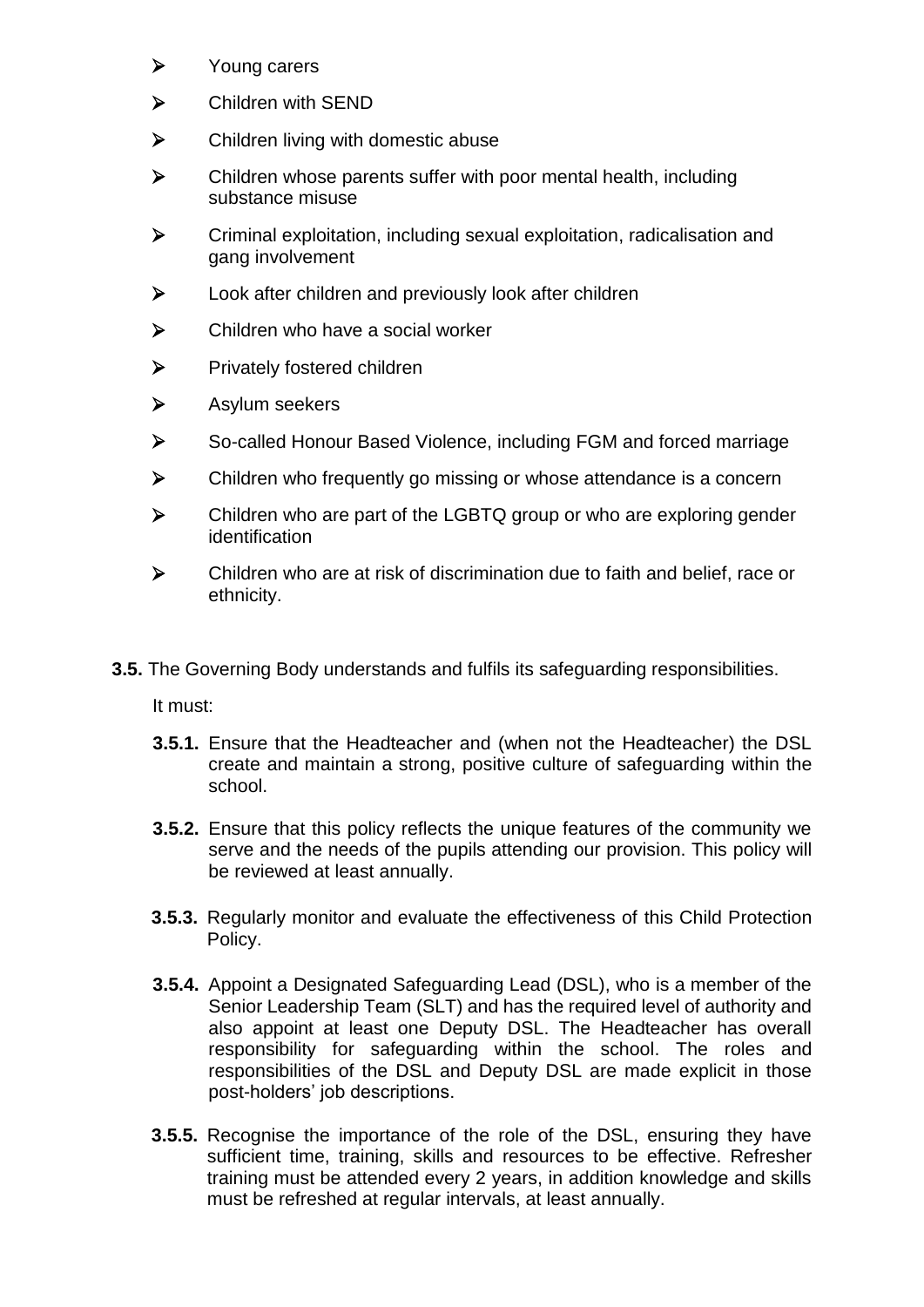- **3.5.6.** Ensure measures are in place for the governing body to have oversight of how the school's delivery against its safeguarding responsibilities are exercised and evidenced. Ensure robust structures are in place to challenge the Headteacher where there are any identified gaps in practice or procedures are not followed.
- **3.5.7.** Recognise the vital contribution that the school can make in helping children to keep safe, through incorporation of safeguarding within the curriculum. This will also be taught through the PSHE curriculum and relevant issues through the Relationship Education (primary schools) or Relationship Sex Education (secondary schools, mandatory from Sept. 2020). Ensure that through curriculum content and delivery children understand to keep themselves safe.
- **3.5.8.** Ensure that school is following the statutory RSE guidance –Relationships [and sex education \(RSE\) and health education -](https://www.gov.uk/government/publications/relationships-education-relationships-and-sex-education-rse-and-health-education) GOV.UK (www.gov.uk)
- **3.5.9.** Ensure safe and effective recruitment policies and disciplinary procedures are in place.
- **3.5.10** Ensure resources are allocated to meet the needs of pupils requiring child Protection or early intervention.
- **3.5.11** Ensure the DSL completes an Annual Safeguarding Report for Governors and a copy is shared with the Education Safeguarding Advisory Service at Buckinghamshire Council.
- **3.6.** It is the duty of the Chair of Governors to liaise with relevant agencies if any allegations are made against the Headteacher. If there are concerns that issues are not being progressed in an expedient manner, staff/pupils/parents/carers should escalate concerns to the Local Authority Designated Officer (LADO) via First Response.
- **3.7.** The Governing body must ensure that procedures are in place to manage safeguarding concerns of allegations against staff, supply staff, governors, volunteers, visitors or contractors where they could pose a risk of harm to children. The guidance in Part four of Keeping Children Safe in Education 2021 must be followed if there were any such concerns. [Keeping Children Safe in](https://assets.publishing.service.gov.uk/government/uploads/system/uploads/attachment_data/file/999348/Keeping_children_safe_in_education_2021.pdf)  [Education 2021](https://assets.publishing.service.gov.uk/government/uploads/system/uploads/attachment_data/file/999348/Keeping_children_safe_in_education_2021.pdf)
- **3.8.** The Governing Body must ensure that a named teacher is designated for Children Looked After and that an up to date list of children who are subject to a Care Order or are accommodated by the County Council is regularly reviewed and updated. The school must work with the Virtual Schools Team to support the educational attainment for those children who are Looked After.
- **3.9.** The governing body has a statutory duty to appoint a Nominated Governor for safeguarding. The Nominated Governor must be familiar with [Buckinghamshire](https://www.bucks-lscb.org.uk/)  [Safeguarding Children Partnership](https://www.bucks-lscb.org.uk/) procedures, Local Authority procedures and guidance issued by the Department for Education. The Nominated Governor must:
	- **3.9.1.** Work with the DSL to produce the Child Protection Policy annually.
	- **3.9.2.** Undertake appropriate safeguarding training, to include Prevent training.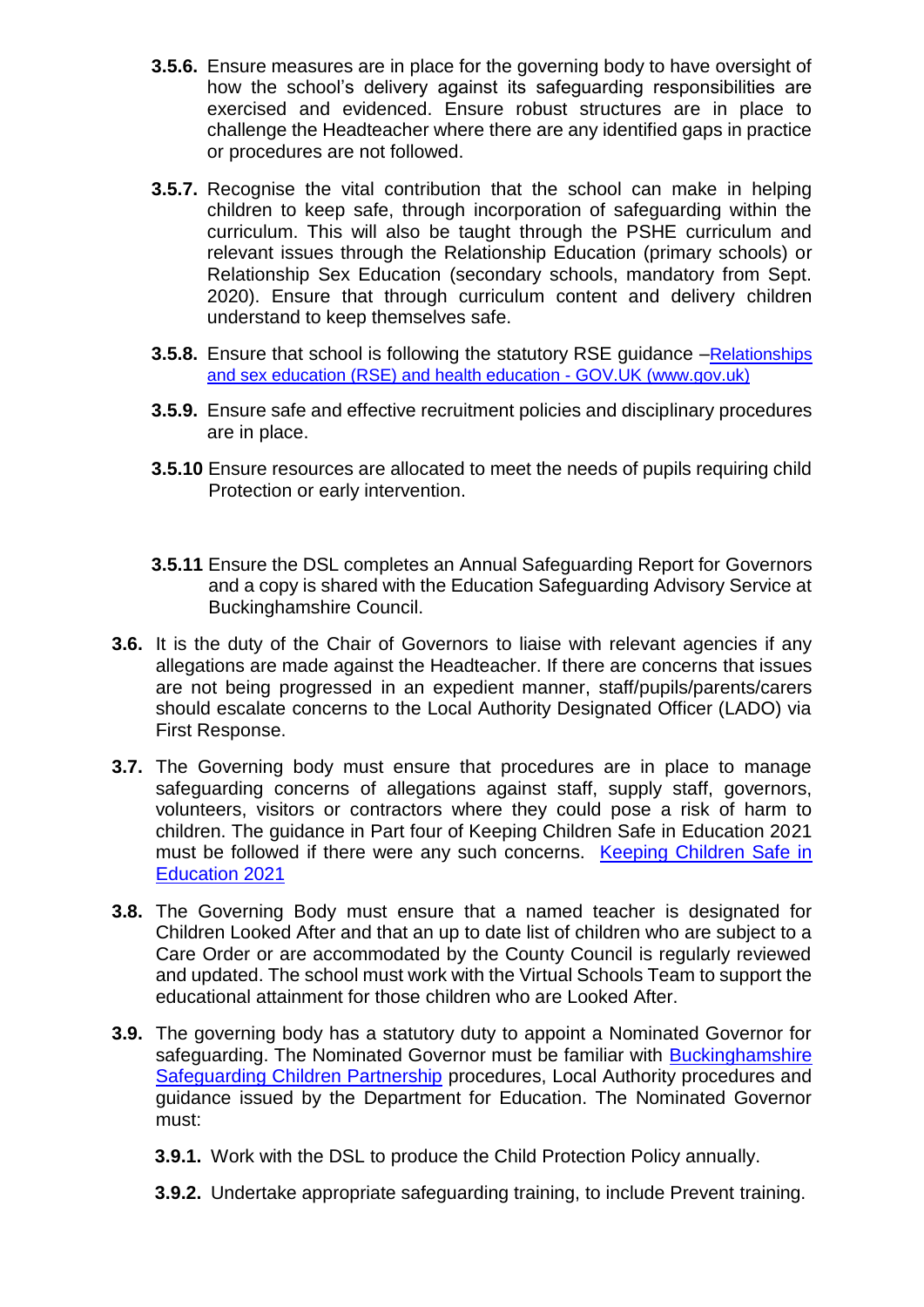- **3.9.3.** Ensure child protection is regularly discussed at Governing Body meetings
- **3.9.4.** Meet at least termly with the DSL to review and monitor the school's delivery on its safeguarding responsibilities. At Castlefield School the Single Central Record is reviewed by the Chair of Governors termly.
- **3.9.5.** Take responsibility to ensure that the school is meeting the OFSTED requirements as set out in the inspection guidance:

[Inspecting safeguarding in early years, education and skills settings](https://assets.publishing.service.gov.uk/government/uploads/system/uploads/attachment_data/file/828763/Inspecting_safeguarding_in_early_years__education_and_skills.pdf)

[Education inspection framework \(EIF\) -](https://www.gov.uk/government/publications/education-inspection-framework) GOV.UK (www.gov.uk)

- **3.10.**All governors must complete safeguarding training on appointment, to also include Prevent training.
- **3.11.**The governing body must ensure that relevant staff have due regard to the relevant data protection principles set out in the Data Protection Act 2018 and the GDPR, which allow them to share or withhold personal information when it is necessary to safeguard any child.
- **3.12.**We have a Designated Safeguarding Lead (DSL) who is responsible for:
	- **3.12.1.** Creating a culture of safeguarding within the school, where children are protected from harm. Ensuring all staff receive an effective induction and ongoing training to support them to recognise and report any concerns.
	- **3.12.2**. Ensuring children receive the right help at the right time using the Buckinghamshire Continuum of Need document.
	- **3.12.3**. Ensuring referrals to partner agencies are followed up in writing, including referrals to First Response.
	- **3.12.4**. Establishing a safe and secure system for recording and recording safeguarding and child protection records. These records must be audited regularly to ensure all actions are completed.
	- **3.12.5**. Ensuring all child protection files are held separately from pupils' educational records.
	- **3.12.6.** Maintaining the record for staff safeguarding training. Ensuring that the safeguarding team contact details and photos are displayed in prominent areas around the school and also on the website.
	- **3.12.7**. Being the designated point of contact for staff to be able to discuss and share their concerns.
	- **3.12.8**. Being available to staff and outside agencies during school hours and term time for consultation on safeguarding concerns raised. Having responsibility to ensure that cover is arranged outside of term time during working hours.
	- **3.12.9.** During residential and extended school hours, ensuring arrangements are in place for staff to have a point of contact.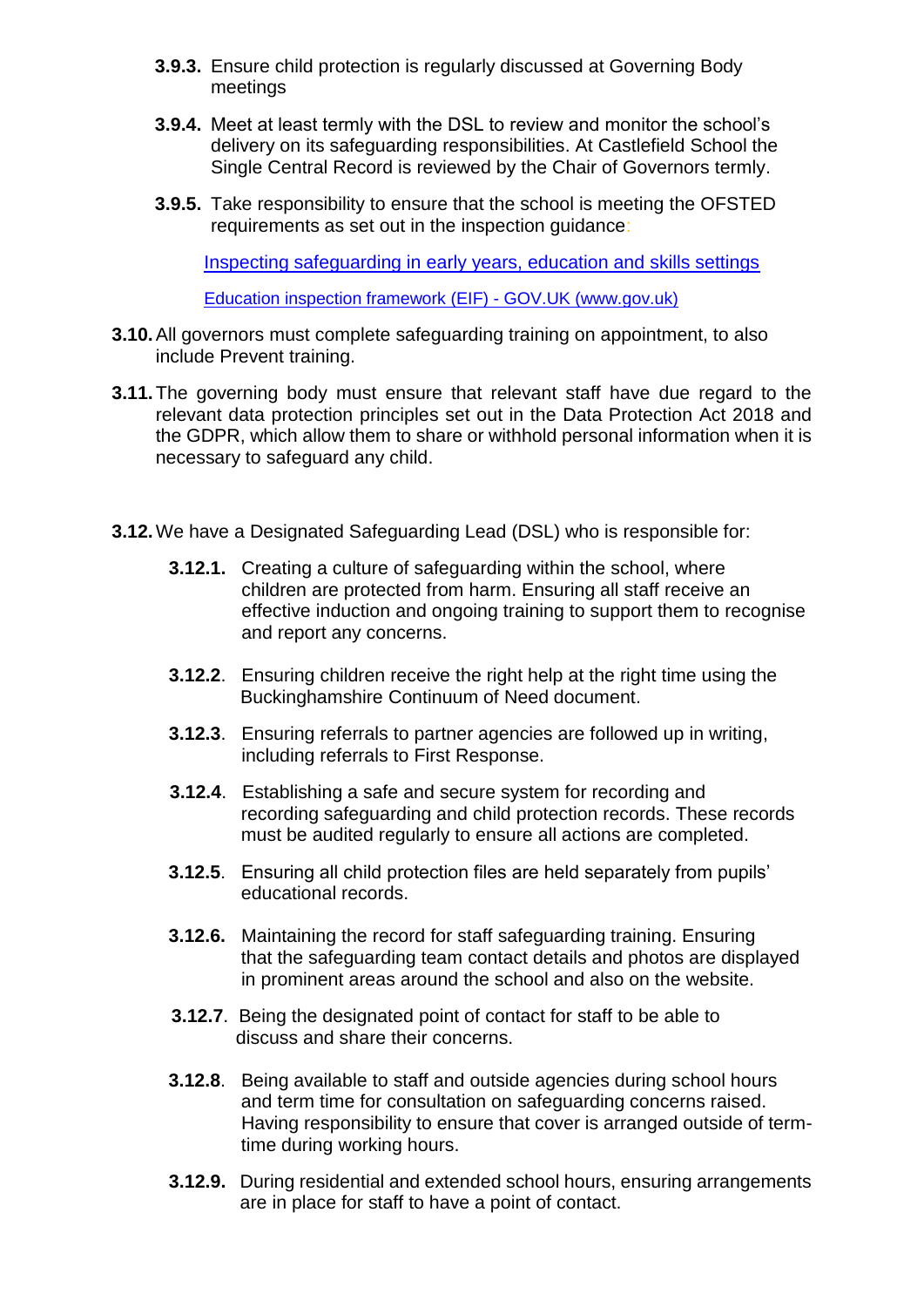- **3.12.10**.Contributing effectively to multiagency working, for the safeguarding and promotion of the welfare of children, as set out in Working Together.
- **3.12.11**. Providing the Headteacher (if the Headteacher is not the DSL), with an annual report for the Governing Body, detailing how school delivers on its safeguarding responsibilities and any child protection issues within the school. The Governing Body will use this report to fulfil its responsibility to provide the Local Authority with information about their safeguarding policies and procedures.
- **3.12.12.** Meeting regularly with the Nominated Governor to share oversight of the safeguarding provision within the setting, monitor performance and develop plans to rectify any gaps in policy or procedure.
- **3.12.13.** Meeting the statutory requirement to keep up to date with knowledge, enabling them to fulfil their role, including attending mandatory and any other additional relevant training.
- **3.12.14.**Referring immediately to the Police, using the guidance, When to call the police, [2491596 C&YP schools guides.indd \(npcc.police.uk\)](https://www.npcc.police.uk/documents/Children%20and%20Young%20people/When%20to%20call%20the%20police%20guidance%20for%20schools%20and%20colleges.pdf), for any cases where a criminal offence may have been committed or risk of harm is imminent.

## **4. Procedures**

**4.1.** Our school procedures for all staff, supply staff, governors, volunteers, visitors and contractors in safeguarding and protecting children from harm are in line with Buckinghamshire Council and [Buckinghamshire Safeguarding Children](https://www.bucks-lscb.org.uk/)  [Partnership](https://www.bucks-lscb.org.uk/) safeguarding procedures, **"Working Together to Safeguard Children 2018"** [Working Together to Safeguard Children 2018,](https://assets.publishing.service.gov.uk/government/uploads/system/uploads/attachment_data/file/942454/Working_together_to_safeguard_children_inter_agency_guidance.pdf) **"Keeping Children Safe in Education 2021"** [Keeping children safe in education 2021](https://assets.publishing.service.gov.uk/government/uploads/system/uploads/attachment_data/file/999348/Keeping_children_safe_in_education_2021.pdf)  [\(publishing.service.gov.uk\)](https://assets.publishing.service.gov.uk/government/uploads/system/uploads/attachment_data/file/999348/Keeping_children_safe_in_education_2021.pdf) and statutory guidance issued under section 29 of the **Counter-Terrorism and Security Act 2015** [Revised Prevent duty guidance: for](https://www.gov.uk/government/publications/prevent-duty-guidance/revised-prevent-duty-guidance-for-england-and-wales)  England and Wales - [GOV.UK \(www.gov.uk\).](https://www.gov.uk/government/publications/prevent-duty-guidance/revised-prevent-duty-guidance-for-england-and-wales)

We will ensure:

- **4.2.** We have a designated member of the Senior Leadership Team who has undertaken appropriate training for the role, as recommended by the BSCP. Our Designated Safeguarding Lead (DSL) will be required to update their training in accordance with the Learning Pathway agreed by the BSCP.
- **4.3**. We have members of staff (Deputy Safeguarding Leads) who will act in the DSL's absence and who have also received training for the role of DSL. In the absence of an appropriately trained member of staff, the most senior member of staff on site will assume this role.
- **4.4**. All adults (including supply teachers, volunteers and contractors) new to our school are made aware of the school's policy and procedures for child protection, the name and contact details of the DSL, their role and responsibilities under **"Keeping Children Safe in Education 2021"** [Keeping children safe in education](https://assets.publishing.service.gov.uk/government/uploads/system/uploads/attachment_data/file/999348/Keeping_children_safe_in_education_2021.pdf)  [2021 \(publishing.service.gov.uk\)](https://assets.publishing.service.gov.uk/government/uploads/system/uploads/attachment_data/file/999348/Keeping_children_safe_in_education_2021.pdf) and the booklet **"What to do if You're Worried a Child is Being Abused"** [Stat guidance template \(publishing.service.gov.uk\)](https://assets.publishing.service.gov.uk/government/uploads/system/uploads/attachment_data/file/419604/What_to_do_if_you_re_worried_a_child_is_being_abused.pdf). They will have these explained, as part of their induction into the school.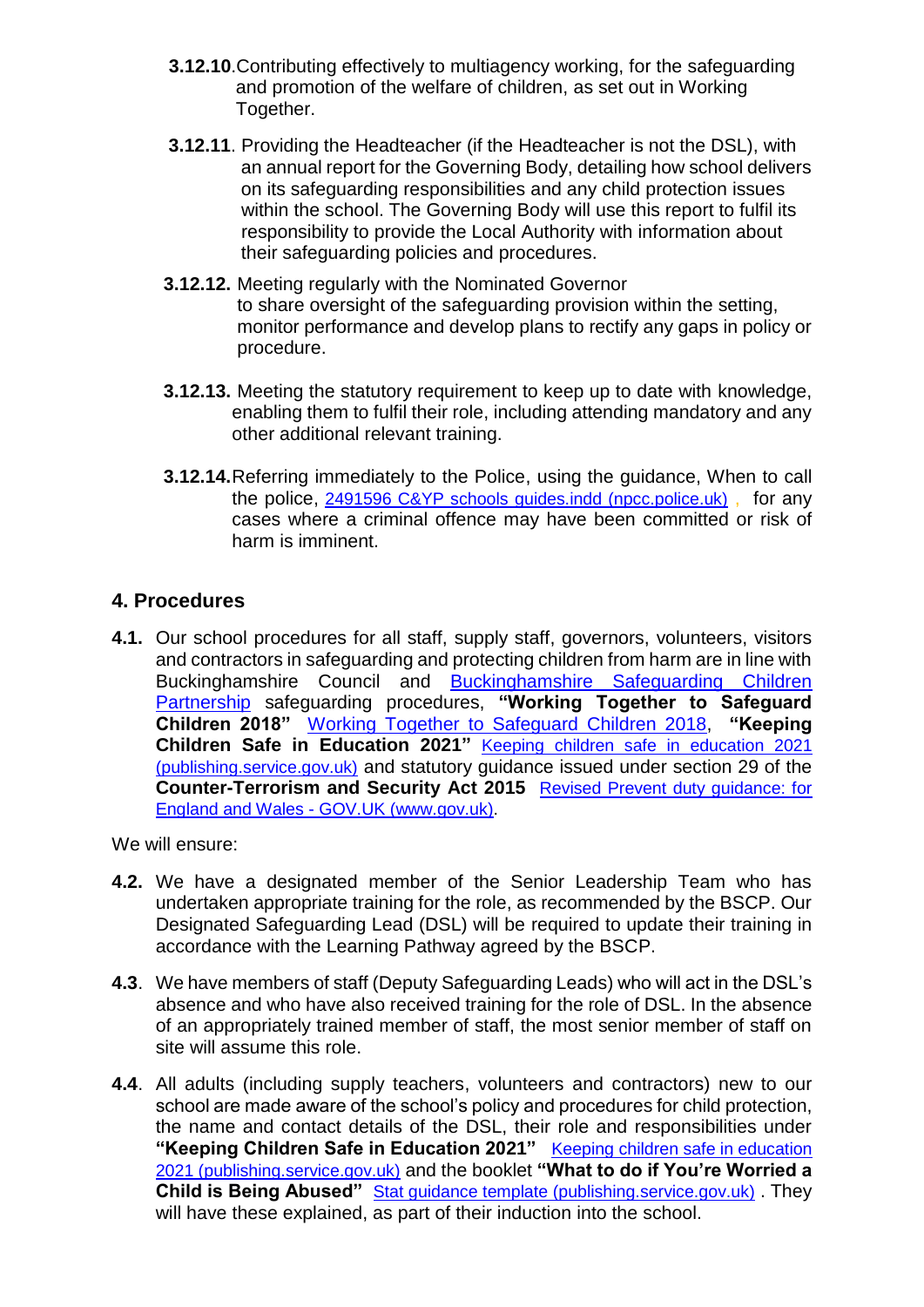- **4.5**. Visitors must be:
	- Clearly identified with visitor/contractor passes.
	- Met and directed by school staff/representatives.
	- Signed in and out of the school by school staff.
	- Given a safeguarding leaflet to read.
	- Given restricted access to only specific areas of the school, as appropriate.
	- Escorted by a member of staff/representative as required.
	- Given access to pupils restricted to the purpose of their visit.
- **4.6**. All members of staff must complete regular safeguarding training, attend regular refresher training and partake in any training opportunities arranged or delivered by the DSL. Updates must be cascaded to all staff throughout the year, at a minimum of once a year.
- **4.7**. All parents/carers must be made aware of the school's responsibilities in regard to child protection procedures through this policy.

All staff, including supply staff, must follow the reporting procedures as follows when reporting any child protection concerns:

- Staff must ensure the child is in a safe place and in receipt of support;
- Staff must initially make a verbal report to the DSL to alert them to the safeguarding/child protection concern;
- Staff must make a written report using the school record keeping process;
- Concerns are to be logged on CPOMs, our electronic system for all Child Protection matters or in person if required (in the first instance)
- Staff must ensure the time and date of the incident is recorded;
- A factual account of the incident must be recorded, including who was involved, what was said/seen/heard, where the incident took place and any actual words or phrases used by the child;
- Use a body map to record any injuries seen or reported by the child:
- Staff must sign and date the report giving details of their role within school;
- The DSL must record when the report was passed to them and what action was taken alongside any outcomes achieved.
- The DSL must ensure the child's wishes and feelings are taken into consideration when deciding on next steps.
- **4.8**. Through our **Attendance Policy**, we have a robust system for monitoring attendance and will act to address absenteeism with parents/carers and pupils promptly and identify any safeguarding issues arising. Absent children (where no prior reason has been provided) will be called on the first day, to seek a reason for absence.
- **4.9**. All children attending our school are required to have a minimum of two identified emergency contacts.
- **4.10** Any pupil whose absence is causing concern and where it has not been possible to make contact with a parent/carer, will be reported as a Child Missing in Education (CME) using the **Buckinghamshire CME Protocol**.
- **4.11**.Any absence, of a pupil who is currently subject to a child protection or child in need plan is immediately referred to their social worker.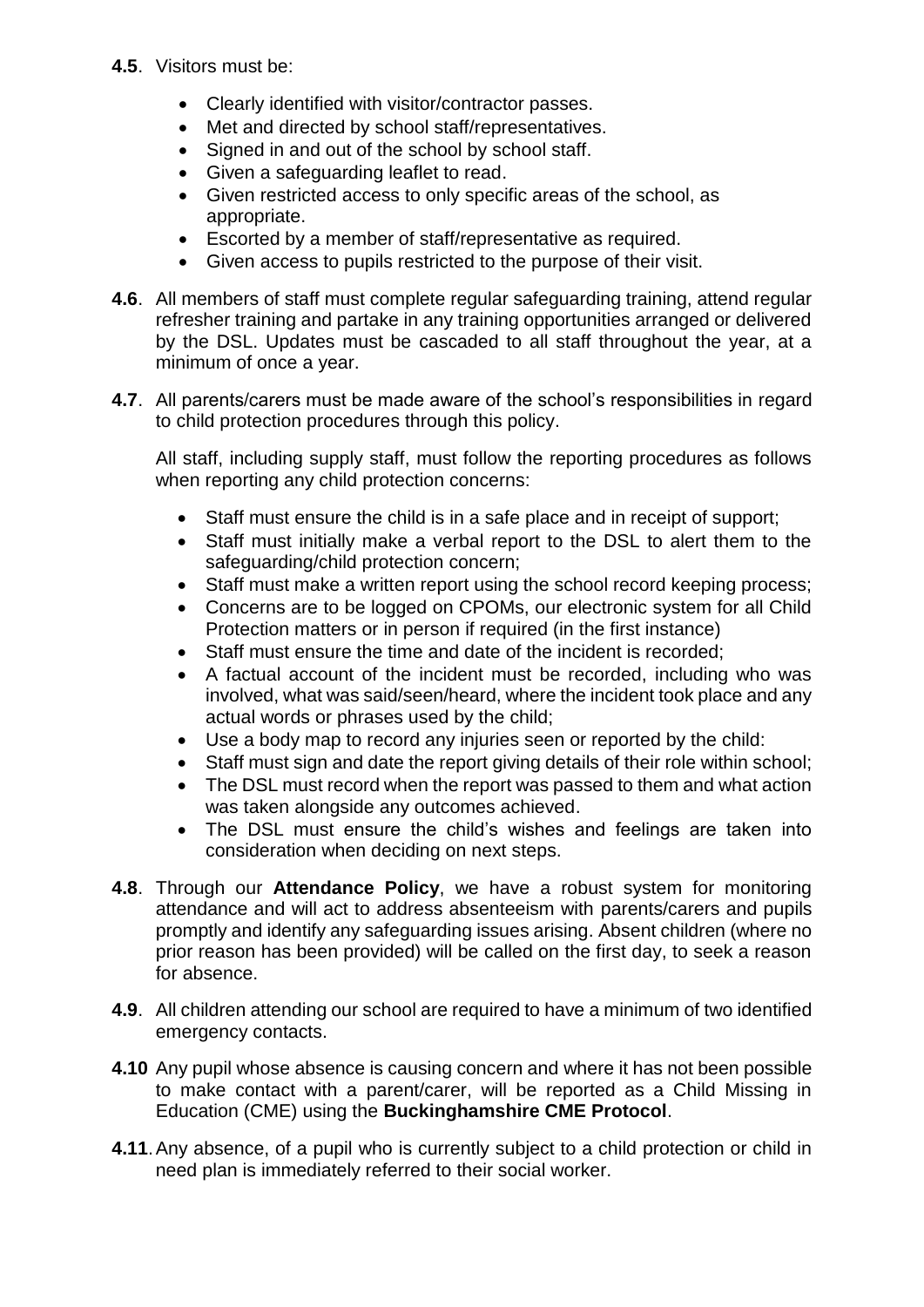- **4.12**.Parents/carers must inform school if there are any changes to a pupil's living arrangement. Castlefield School has a mandatory duty to inform the local authority, via the First Response Team, if a child under the age of 16 years old lives with someone other than their parent, step-parent, aunt, uncle or grandparent for a period of more than 28 days. This is defined as being a private fostering arrangement.
- **4.13**.All staff, parents/carers and children are made aware of the school's escalation process which can be activated in the event of concerns not being resolved after the first point of contact.
- **4.14.**The school operates **Safer Recruitment** practices.
- **4.15**.Allegations against members of staff, supply staff, governors, including volunteers and contractors are referred to the Local Authority Designated Officer (LADO).
- **4.16.** Our procedures are reviewed and updated annually as a minimum, or as there are changes to legislation.

## **5. Record-Keeping and Retention of Records**

- **5.1**. When a disclosure of abuse or an allegation against a member of staff or volunteer has been made, our school must have a record of this. These records are maintained in a way that is confidential and secure, in accordance with our **Record Keeping Policy** and **Data Protection Legislation.**
- **5.2**. Records should include:
	- a clear and comprehensive summary of the concern;
	- details of how the concern was followed up and resolved;
	- a note of any action taken, decisions reached and the outcome.
- **5.3**. There is a statutory requirement for our school to pass any child protection records to the pupil's next school. There must be an auditable system in place to evidence this has taken place. Safeguarding records will be sent separately from the general files using a secure method.
- **5.4**. The last statutory school maintains child protection files until a pupil reaches the age of 25 years, therefore if the transfer school is unknown, or a pupil is going to be electively home educated, any child protection files will remain at our school in a secure location. Child protection files will only be destroyed when the pupil reaches their 25th birthday.
- **5.5.** We have a robust system for reviewing our archived information held. Our files are stored and disposed of in line with GDPR protocols.

## **6. Confidentiality**

- **6.1** We recognise that all matters relating to child protection are confidential.
- **6.2**. The Headteacher or Designated Safeguarding Lead must only disclose personal information about a pupil to other members of staff on a need to know basis.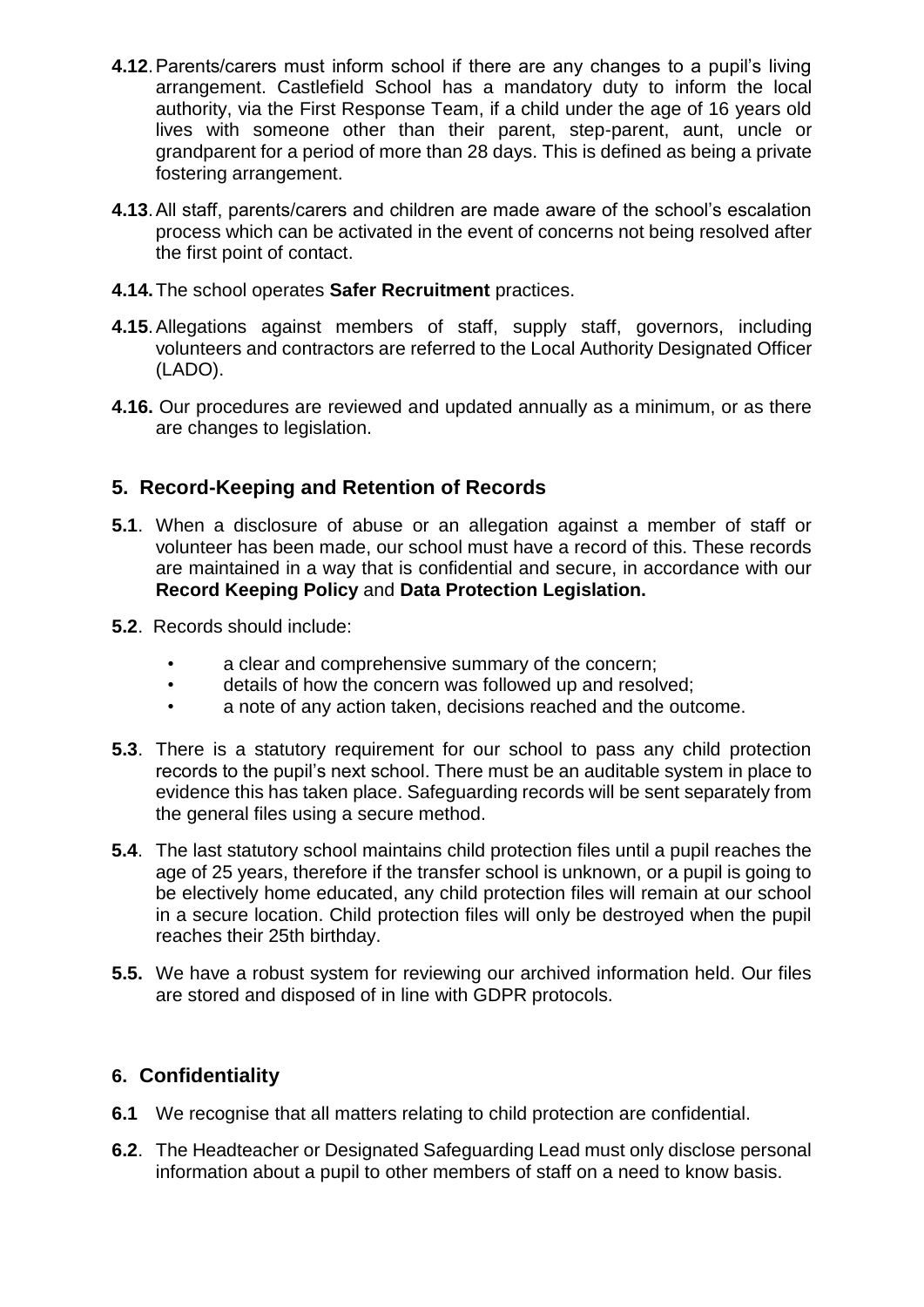- **6.3.** Staff must not keep duplicate or personal records of child protection concerns. All information must be reported to the Designated Safeguarding Lead and securely stored in the designated location within the school, separate from the pupil records.
- **6.4.** All staff are aware they cannot promise a child to keep secrets which might compromise the child's safety or well-being or that of another as they have a duty to share. Staff must, however, reassure the child that information will only be shared with those people who will be able to help them and therefore need to know.
- **6.5.** We will always undertake to share our intention to refer a child to Social Care (First Response) with their parent/carer's consent, unless to do so could put the child at greater risk of harm or impede a criminal investigation. If in doubt, we will consult with First Response on this point. We recognise that GDPR must not be a barrier for sharing information regarding safeguarding concerns in line with **'Working Together'**.

## 7. **Dealing with a disclosure**

In the event of a child disclosing abuse staff must:

- **7.1.** Listen to the child, allowing the child to tell what has happened in their own way, and at their own pace. Staff must not interrupt a child who is freely recalling significant events.
- **7.2.** Remain calm. Be reassuring and supportive, endeavouring to not respond emotionally.
- **7.3.** Not ask leading questions. Staff are reminded to ask questions only when seeking clarification about something the child may have said or to gain sufficient information to know that this is a safeguarding concern. Staff are trained to use TED; Tell, Explain, Describe.
- **7.4.** Make an accurate record of what they have seen/heard using the school's record keeping processes, recording; times, dates or locations mentioned, using as many words and expressions used by the child, as possible.

Staff must not substitute anatomically correct names for body part names used by the child.

- **7.5.** Reassure the child that they did the right thing in telling someone.
- **7.6.** Staff must explain to the child what will happen next and the need for the information to be shared with the DSL.
- **7.7.** In the unlikely event the DSL and deputy DSL not being available, staff are aware they must share concerns with the most senior member of staff.
- **7.8. If there is immediate risk of harm to a child, staff will NOT DELAY and will ring 999.**
- **7.9.** The child will be monitored/accompanied at all times following a disclosure, until a plan is agreed as to how best they can be safeguarded.
- **7.10.**Following a report of concerns the DSL must: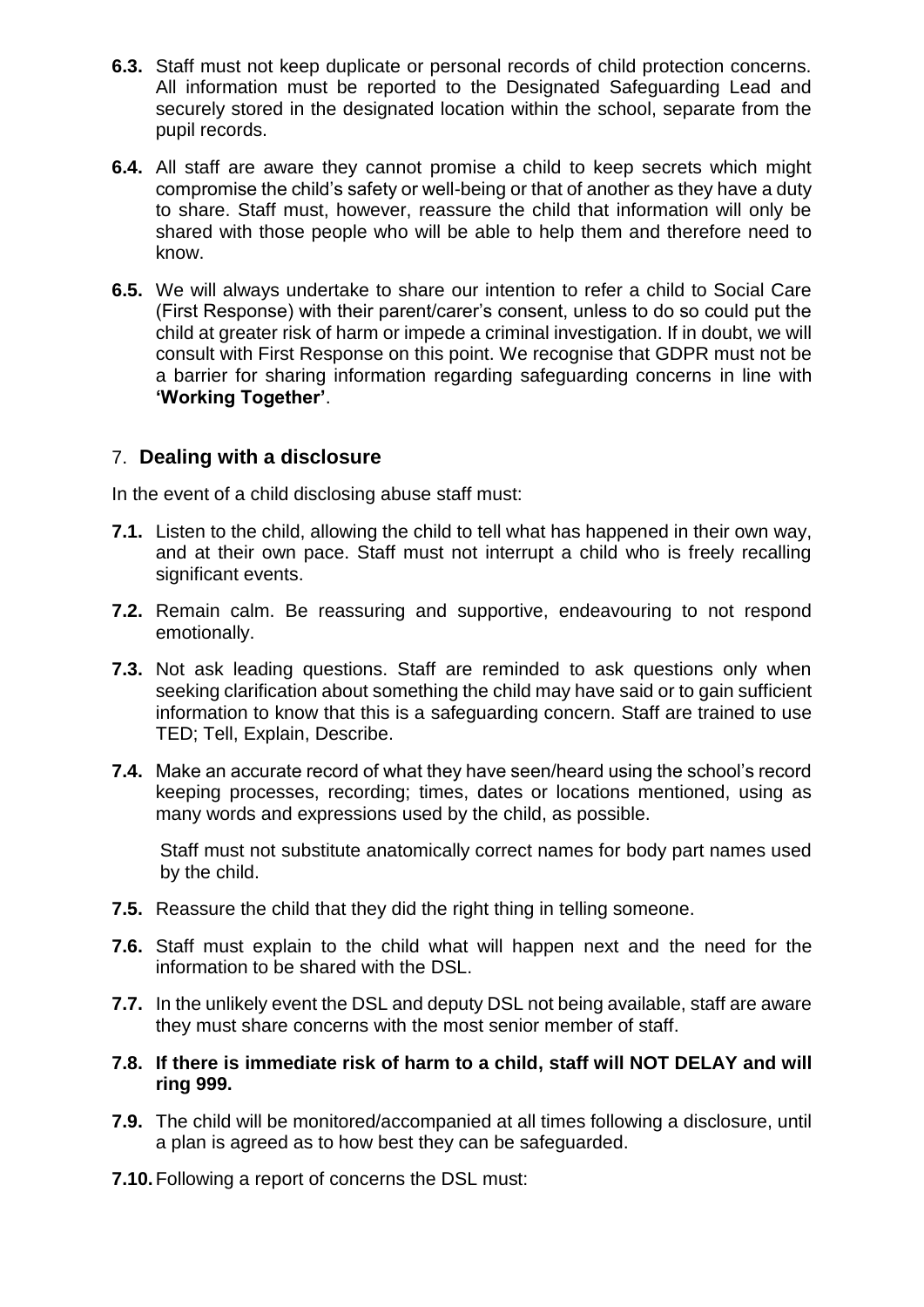- **7.10.1.** Decide whether there are sufficient grounds for suspecting significant harm, in which case a referral must be made to First Response and the police if it is appropriate, referring to the guidance, When to call the police, [2491596 C&YP schools guides.indd \(npcc.police.uk\)](https://www.npcc.police.uk/documents/Children%20and%20Young%20people/When%20to%20call%20the%20police%20guidance%20for%20schools%20and%20colleges.pdf)The rationale for this decision should be recorded by the DSL.
- **7.10.2.** School should try to discuss any concerns about a child's welfare with parents/carers and, where possible, obtain consent before making a referral to First Response. However, in accordance with DfE guidance, this should only be done when it will not place the child at increased risk or could impact a police investigation. Where there are doubts or reservations about involving the child's family, the DSL should clarify with First Response or the police whether the parents/carers should be told about the referral and, if so, when and by whom. This is important in cases where the police may need to conduct a criminal investigation. The child's views should also be taken into account.
- **7.10.3.** If there are grounds to suspect a child is suffering or is likely to suffer significant harm, the DSL (or Deputy) must contact First Response by telephone immediately, in first instance and then complete the Multi Agency Referral Form (MARF).
- **7.10.4.** If the child is in immediate danger and urgent protective action is required, the police must be called. The DSL must then notify First Response of the occurrence and what action has been taken.
- **7.10.5.** If a child needs urgent medical attention, the DSL (or Deputy) should call an ambulance via 999. DSL to contact First Response; advice to be sought from First Response about informing parents/carers.

## 8. **Multi-agency working**

- **8.1.** Castlefield School know what the role of schools is, as a relevant agency, within the three safeguarding partner arrangements and as required, will contribute to multi-agency working, in line with the statutory guidance 'Working Together to Safeguard Children'.
- **8.2.** When named as a relevant agency and involved in safeguarding arrangements, Castlefield School will co-operate alongside other agencies with the published arrangements.
- **8.3.** Castlefield School will contribute to inter-agency plans to offer children support of early help and those children supported through child protection plans.
- **8.4.** Castlefield School will allow access for and work with children's social care to conduct or consider whether to conduct as section17 or section 47 assessment.

## 9. **Supporting Staff**

**9.1.** We recognise that staff becoming involved with a child who has suffered harm, or appears to be likely to suffer harm, could find the situation stressful and upsetting.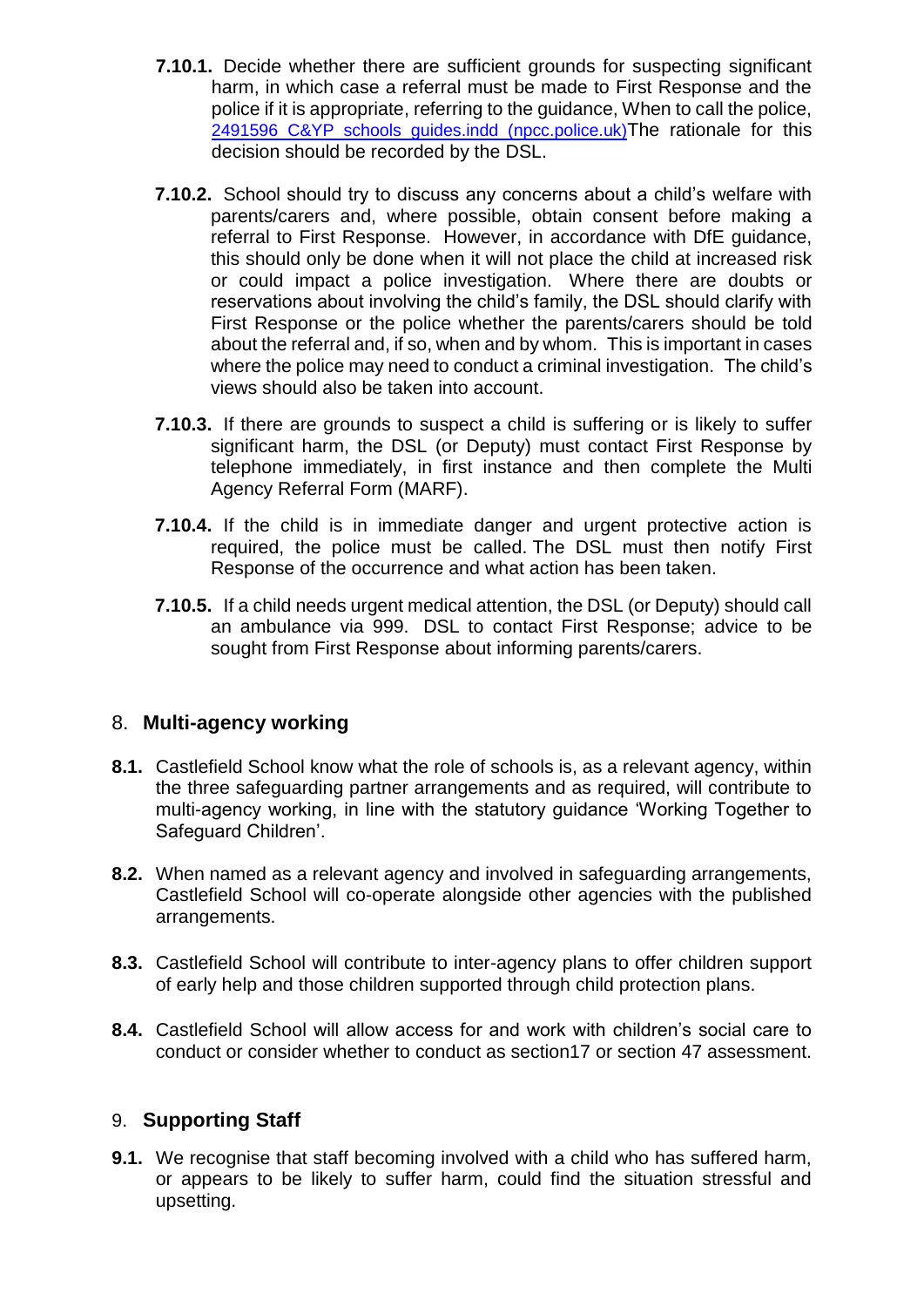**9.2.** We will support such staff by providing an opportunity to talk through their anxieties with the DSL and to seek further support if necessary. This could be provided by the Headteacher or another trusted colleague, Occupational Health, and/or a representative of a professional body, Employee Assistance Programme (PAM) or trade union, as appropriate.

## 10.**Allegations against staff, supply staff, volunteers and contractors (including Governors)**

- **10.1**.Here at Castlefield School we have our own procedures for managing concerns and/or allegations against those working in school to include staff, supply teacher, volunteers and contractors.
- **10.2.**KCSIE 2021 Part four contains comprehensive guidance covering the two levels of allegations/concern:
	- 1. allegations that may meet the harms threshold

2. Allegations/concerns that do not meet the harms threshold- referred to for the purpose of this guidance as 'low level concerns'.

- **10.3** All school staff, supply staff, volunteers and contractors must take care not to place themselves in a vulnerable position with a child. It is always advisable for interviews or work with individual children or parents/carers to be conducted in view of other adults (Lone Working Policy can be found in R:\Current Policies).
- **10.4** We understand that a pupil may make an allegation against a member of staff, member of supply staff, volunteer or contractor. If such an allegation is made, the member of staff notified of the allegation will immediately inform the Headteacher or the most senior teacher if the Headteacher is not present. If the allegation is made against the Headteacher, the Chair of Governors must be informed.
- **10.5** At Castlefield School, we recognise that an allegation may be made if a member of staff, a member of supply staff, a volunteer or a contractor has:
	- Behaved in a way that has harmed a child, or may have harmed a child
	- Possibly committed a criminal offence against or related to a child
	- Behaved towards a child or children in a way that indicates he or she may pose a risk of harm to children
	- Behaved or may have behaved in a way that indicates they may not be suitable to work with children. This includes behaviours both inside and outside of school.
- **10.6.**The Headteacher/Senior Teacher on all such occasions must immediately discuss the content of the allegation with the Local Authority Designated Officer (LADO).
- **10.7.**The Head Teacher/Senior Teacher must:
	- **10.7.1.** Follow all advice given by the LADO throughout the investigation process, including how to manage the staff member, supply staff member, volunteer or contractor against whom the allegation is made, as well as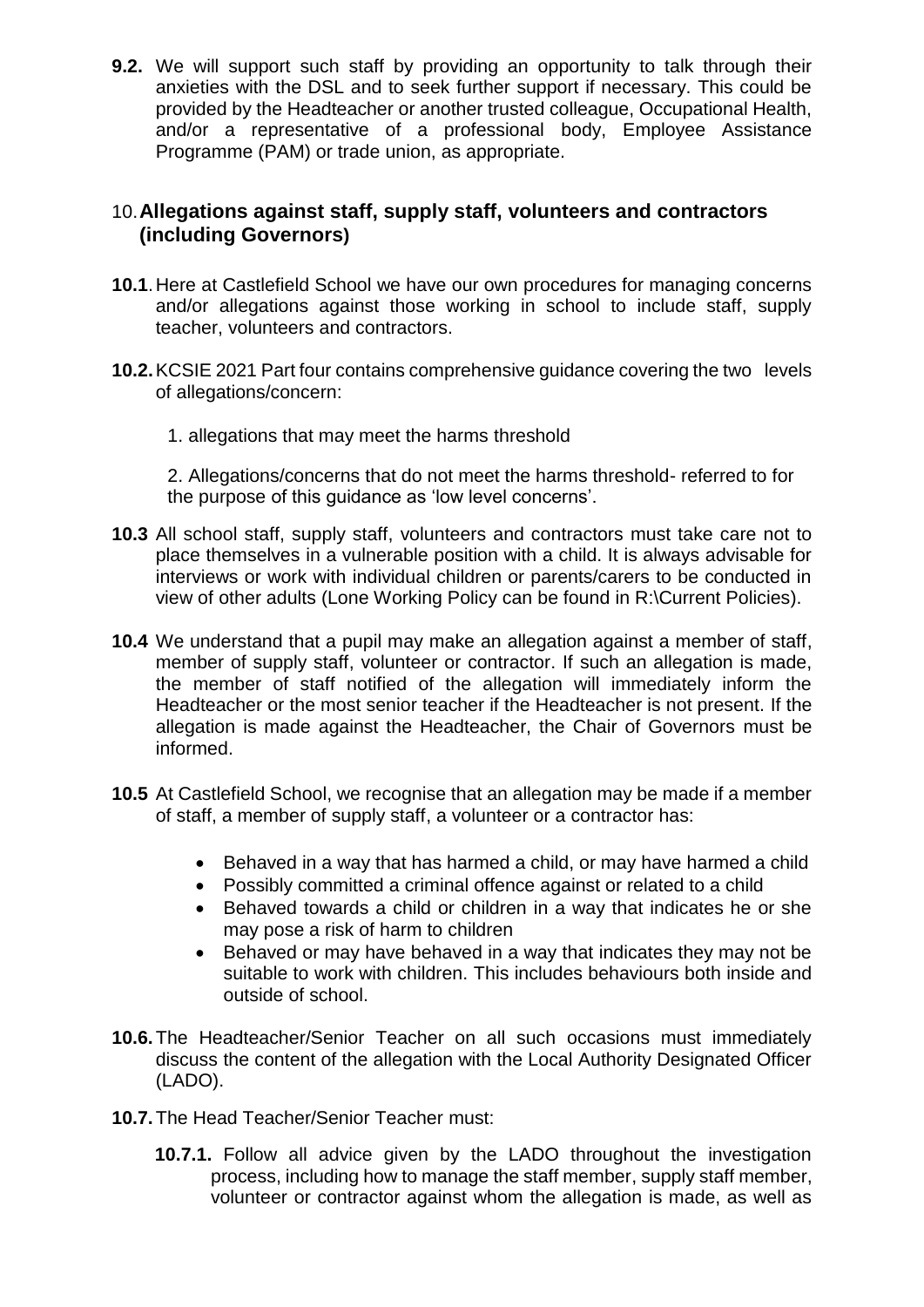supporting other staff, supply staff members, volunteers and contractors within the workplace.

- **10.7.2.** Follow all advice given by the LADO relating to supporting the child making the allegation, as well as other children connected to the organisation.
- **10.7.3.** Ensure feedback is provided to the LADO about the outcome of any internal investigations.
- **10.8.**The school will follow the local safeguarding procedures for managing allegations against staff, supply staff, volunteers and contractors, a copy of which can be found in T:\Current Policies.
- **10.9.**If the allegation is made against a member of staff supplied by an external agency, the agency will be fully kept fully informed and involved in any enquiries from the LADO.
- **10.10.**Suspension of the member of staff against whom an allegation has been made needs careful consideration and, if necessary, we will consult with the LADO in making this decision. Guidance will also be sought from HR.
- **10.11.** If a suspension is made, restrictions will apply to all staff, supply staff, volunteers and contractors regarding contact with them whilst they are suspended, including contact via social media, such as Facebook and Twitter.
- **10.12.** Our Hire Agreement for other users requires that the organiser will follow the Buckinghamshire Council procedures for managing allegations against staff and where necessary, the suspension of adults from school premises.
- **10.13.**Should an individual staff member, supply staff member, governor, volunteer or contractor be involved in child protection, other safeguarding procedures or Police investigations in relation to abuse or neglect, they must immediately inform the Head Teacher. In these circumstances, the school will need to assess whether there is any potential for risk of transfer to the workplace and the individual's own work with children.

## **11.Whistleblowing**

- **11.1.** We have a **Whistleblowing Policy** which can be found in R:\Current Policies. Staff are required to familiarise themselves with this document during their induction period.
- **11.2.** All staff must be aware of their duty to raise concerns about the attitude or actions of colleagues and report their concerns to the Headteacher or Chair of Governors.

## **12.Physical intervention/Positive handling**

Our policy on physical intervention/positive handling by staff is set out separately, as part of our **Use of Force Policy.**

## **13.Anti-Bullying**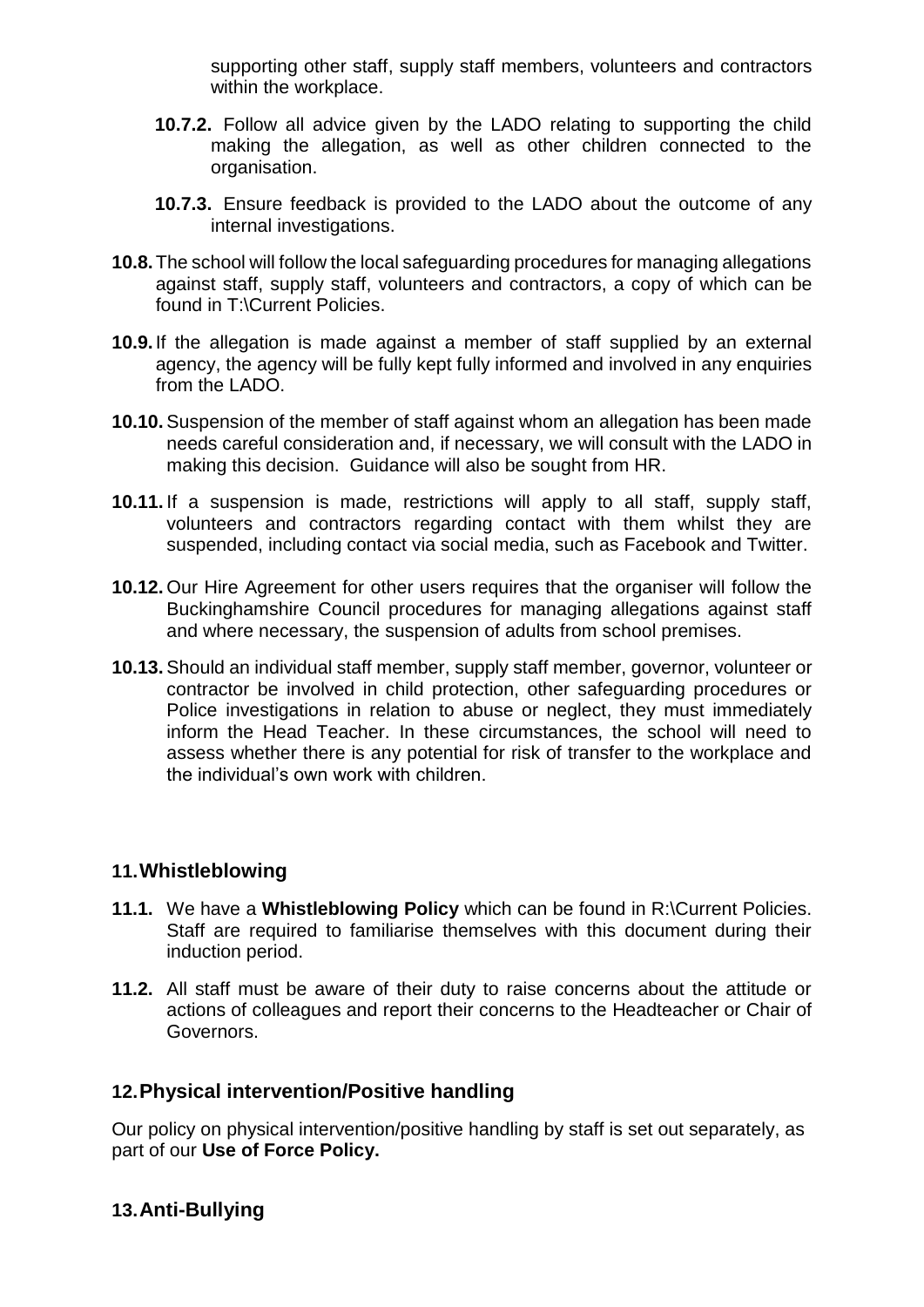Anti-Bullying is referenced within the **Anti Bullying Policy** and measures are in place to prevent and respond to all forms of bullying, which acknowledges that to allow or condone bullying may lead to consideration under child protection procedures.

## **14.Discriminatory Incidents**

In line with the **Equalities Act 2010**, our **Equality Policy** addresses all forms of discriminatory incidents. All incidents are taken seriously and consideration will be given as to whether a multi-agency approach using child protection procedures is required.

## **15.Health and Safety**

- **15.1.** We recognise the importance of safeguarding pupils throughout the school day. Our **Health and Safety policy** reflects the consideration we give to the protection of our children, both physically and emotionally, within the school environment.
- **15.2.** Part of the safeguarding measures we have in place include the safe dropping off and collection of pupils at the start and end of the school day.

Nursery: N2 – back door via garden

N3 – main door

Reception: Reception gate

KS1: The gate on Spearing playground

KS2: The gate on Laburnum playground

Children arriving to school after the gates are closed (8:50am) are to report to the main school office (Reception, KS1, KS2) and the Nursery building main entrance (Nursery).

Children are to be collected from:

Nursery: Reception gate

Reception: The appropriate classroom

KS1: Spearing playground

KS2: Year 3 & 4 – Laburnum playground

Year 5 & 6 (non walkers) - Spearing playground

Year 5 & 6 (walkers) - Laburnum playground

Parents collecting children outside of the normal end of day are to collect their child from the main school reception.

Parents are expected to inform us via a phone call to the school office, if there is to be a change in the arrangement of collection for their children. Where parents do not inform the school, the child will not be released until clarification can be established.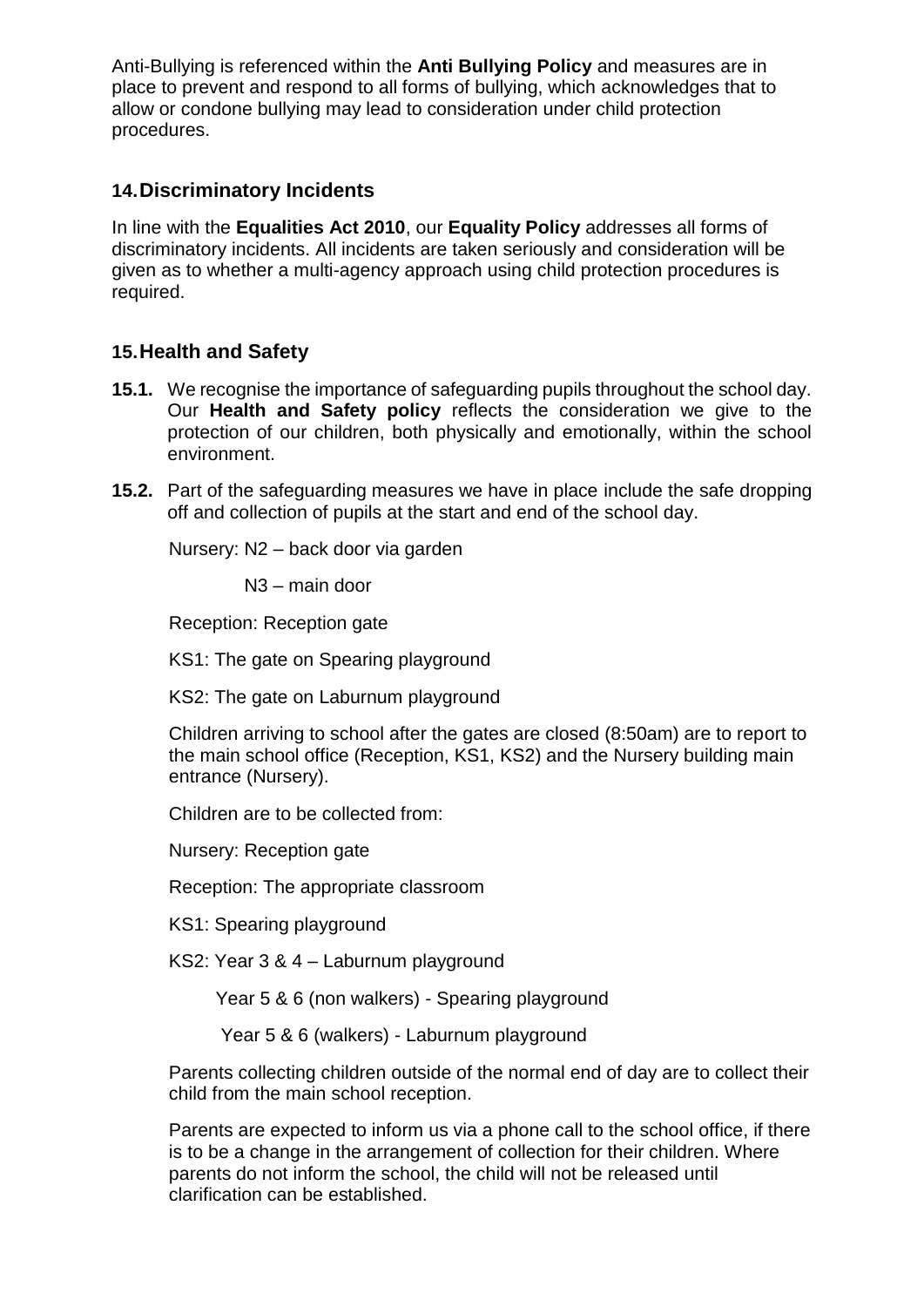- **15.3.** Pupils who leave the site during the school day do so only with the written permission of a parent/carer and are collected by an authorised adult where appropriate. School should be notified by the parents/carers regarding whom they have authorised for this task. Those pupils leaving the site, or arriving late in the morning, electronically sign in/out of the school via Inventory.
- **15.4.** Pupils who attend before and/or after school provision enter/leave school in the following ways:

Before school provision – Main entrance. Sign in via Inventory.

After school provision – Main entrance or by other gate if prior arrangement with carer. Direct hand over to carer.

**15.5.** In the event of a pupil going missing during the course of the school day we will carry out immediate checks to ensure the pupil is not on site, we will then make contact with the pupil's parents/carers and inform the police.

## **16.Prevent Duty**

- **16.1.** We are aware of the Prevent Duty under **Section 26 of the Counter Terrorism and Security Act 2015** to protect young people from being drawn into terrorism.
- **16.2.** All school staff and governors have completed Prevent training.
- **16.3.** We have in place and monitor appropriate web filtering systems.
- **16.4.** The DSLs and senior leaders are familiar with their duties under The Prevent Duty Guidance: [Revised Prevent duty guidance: for England and Wales -](https://www.gov.uk/government/publications/prevent-duty-guidance/revised-prevent-duty-guidance-for-england-and-wales) GOV.UK [\(www.gov.uk\)](https://www.gov.uk/government/publications/prevent-duty-guidance/revised-prevent-duty-guidance-for-england-and-wales)

## **17.Online Safety**

All staff are aware of the school policy for **E-Safety** which sets out our expectations relating to:

- $\triangleright$  Creating a safer online learning environment,
- $\triangleright$  Giving everyone the skills, knowledge and understanding to help children stay safe on-line, question the information they are accessing and support the development of critical thinking,
- ➢ Inspiring safe and responsible use of mobile technologies, to combat behaviours on-line which may make pupils vulnerable, including the sending of nude or semi-nude images.
- $\triangleright$  Use of camera equipment, including smart phones.
- $\triangleright$  What steps to take if there are concerns and where to go for help.
- ➢ Staff use of social media as set out in the **Staff Code of Conduct** and **Social Network Policy**.
- **17.1.** Cyber-bullying by children, via texts, social media and emails, will be treated as seriously as any other type of bullying and will be managed through our antibullying procedures.
- **17.2.** School are aware of the risks posed by children in the online world; in particular non-age appropriate content linked to self-harm, suicide, grooming and radicalisation.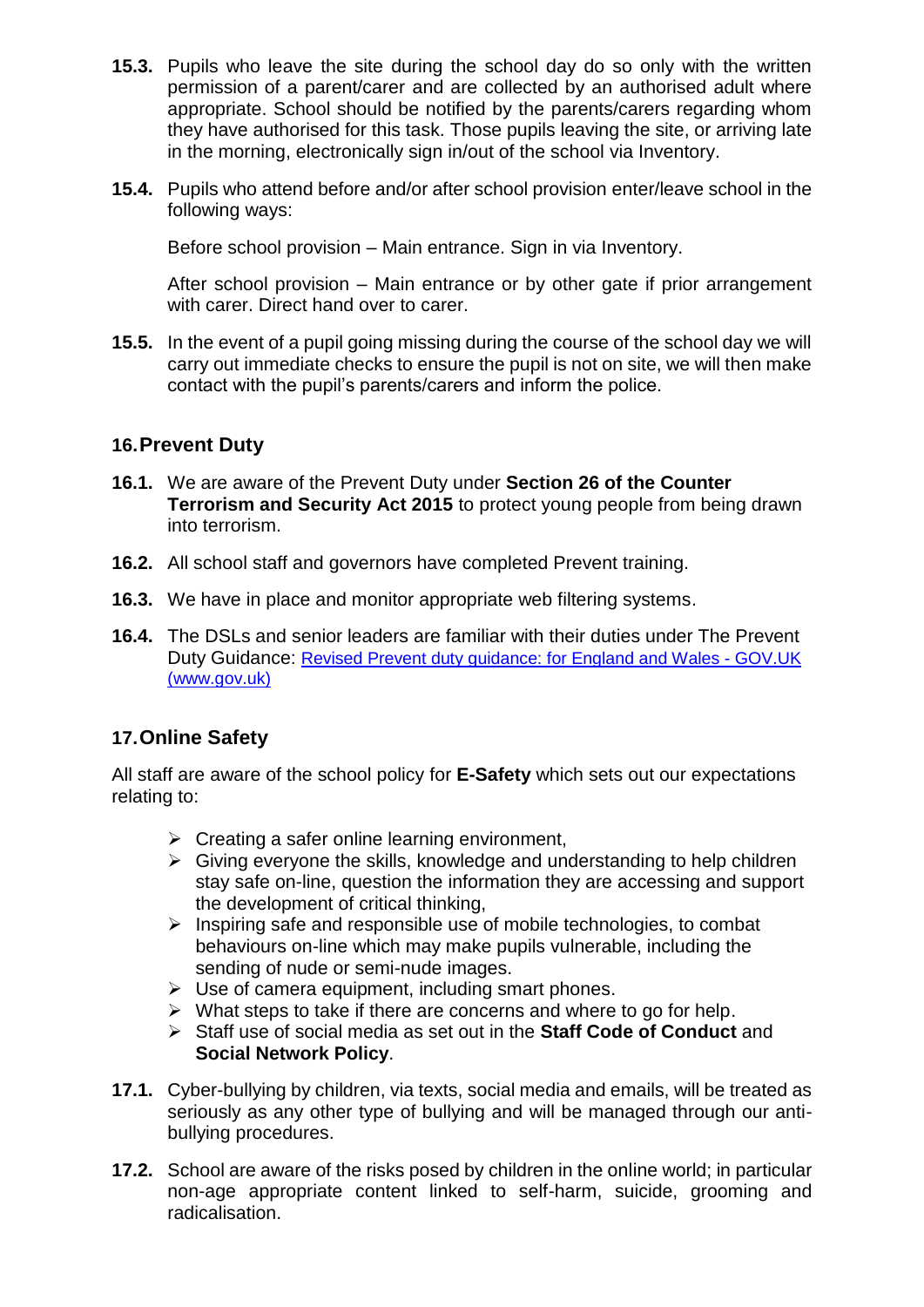- **17.3.** Pupils, staff and parents/carers are supported to understand the risks posed by:
	- the CONTENT accessed by pupils
	- their CONDUCT on-line
	- who they have CONTACT within the digital world
	- COMMERCE risks such as online gambling, inappropriate advertising, phishing and or financial scams.
- **17.4.** Castlefield School have online filtering and monitoring systems in place to ensure children are safeguarded from potentially harmful online material.
- **17.5** School will follow the advice as given by the government, to advise and support children with any online learning taking place at home to ensure this is done so safely.
- **17.6** Visitors to our school are respectfully requested to turn all mobile devices off.
- **17.7** Staff use of mobile technology whilst on site is set out in the **Staff Code of Conduct.**
- **17.8** All staff receive awareness training in order to understand the risks children are exposed to.

## **18. Sending nude or semi-nude images**

Sending nude images or semi-nude images, is one of a number of 'risk-taking' behaviours associated with the use of digital technologies, social media or the internet. It is accepted that children experiment and challenge boundaries and therefore the risks associated with 'online' activity can never be completely eliminated.

Further advice and guidance can be found using the link below:

[Sharing nudes and semi-nudes](https://assets.publishing.service.gov.uk/government/uploads/system/uploads/attachment_data/file/947545/UKCIS_sharing_nudes_and_semi_nudes_advice_for_education_settings_V2.pdf)

- **18.1.** Staff, pupils and parents/carers are supported, via training, to understand the creation and sharing of sexual imagery, such as photos or videos, of under 18s is illegal. This includes images of pupils themselves if they are under the age of 18.
- **18.2.** Any youth produced sexual imagery disclosures will follow the normal safeguarding practices and protocols for our school. We will also use the guidelines for responding to incidents, as set out in: Sharing nudes and semi-nudes: advice for education settings working with children and young people - GOV.UK (www.gov.uk) produced by the UK Council for Internet Safety.
- **18.3.** If the incident meets the threshold it may be necessary to refer to the police in a timely manner.

## **19.Peer on Peer Abuse**

**19.1.** Castlefield School believes that all children have a right to attend school and learn in a safe environment free from harm by both adults and other pupils. We recognise that some safeguarding concerns can occur via peer on peer abuse.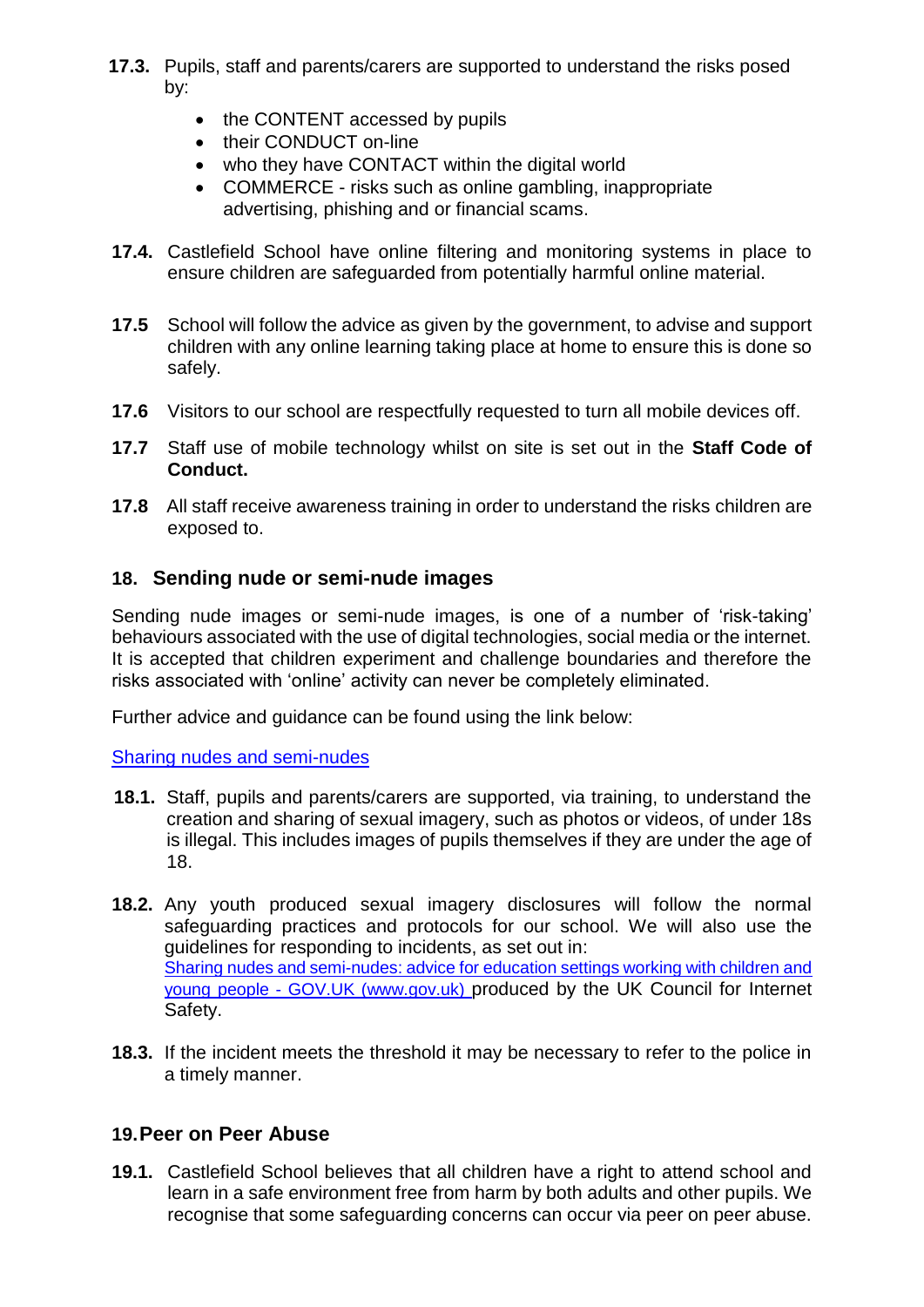- **19.2.** All staff operate a zero-tolerance policy to peer on peer abuse and will not pass off incidents as 'banter' or 'just growing up'.
- **19.3.** All staff recognise that peer on peer issues may include, but may not be limited to:
	- $\triangleright$  Bullying (including cyber bullying)
	- $\triangleright$  Racial abuse
	- ➢ Physical abuse, such as hitting, hair-pulling, shaking, biting or other forms of physical harm
	- ➢ Sexual violence and sexual harassment
	- $\triangleright$  Causing someone to engage in sexual activity without consent, such as forcing someone to strip, touch themselves sexually, or to engage in sexual activity with a third party
	- $\triangleright$  Abuse related to sexual orientation or identity
	- ➢ Sending nude or semi-nude images (consensual & non-consensual)
	- ➢ Upskirting and initiation/hazing type violence and rituals
	- ➢ Emotional abuse
	- $\triangleright$  Abuse within intimate partner relationships
- **19.4.** All staff should be able to reassure victims that they are being taken seriously and that they will be supported and kept safe.
- **19.5.** The following will be considered when dealing with incidents:
	- Whether there is a large difference in power between the victim and perpetrator i.e. size, age, ability, perceived social status or vulnerabilities, including SEND, CP/CIN or CLA
	- Whether the perpetrator has previously tried to harm or intimidate pupils
	- Any concerns about the intentions of the alleged perpetrator
- **19.6.** In order to minimise the risk of peer on peer abuse taking place, school must:
	- Deliver RE/RSE/PSHE to include teaching pupils about how to keep safe and understanding what acceptable behaviour looks like
	- Ensure that pupils know that all members of staff will listen to them if they have concerns and will act upon them
	- Have systems in place for any pupil to be able to voice concerns
	- Develop robust risk assessments if appropriate
	- Refer to any other relevant policies when dealing with incidents, such as the **Behaviour Policy** and/or the **Anti-Bullying Policy**
- **19.7.** We recognise that 'Upskirting' involves taking a photograph under an individual's clothing without their knowledge. We understand that it causes the victim distress and humiliation and that any gender can be a victim. Staff recognise that 'Upskirting' is a criminal offence and must promptly report any such incidents to the Headteacher, DSL or most senior member of staff.
- **19.8.** Reference will be made to the following government guidance and part 5 of the **Keeping Children Safe in Education, Sept 2021** to ensure that all staff have an understanding of the serious nature of sexual violence and sexual harassment between children in schools. [Sexual violence and sexual harassment](https://assets.publishing.service.gov.uk/government/uploads/system/uploads/attachment_data/file/999239/SVSH_2021.pdf)  [between children in schools and colleges \(publishing.service.gov.uk\)](https://assets.publishing.service.gov.uk/government/uploads/system/uploads/attachment_data/file/999239/SVSH_2021.pdf)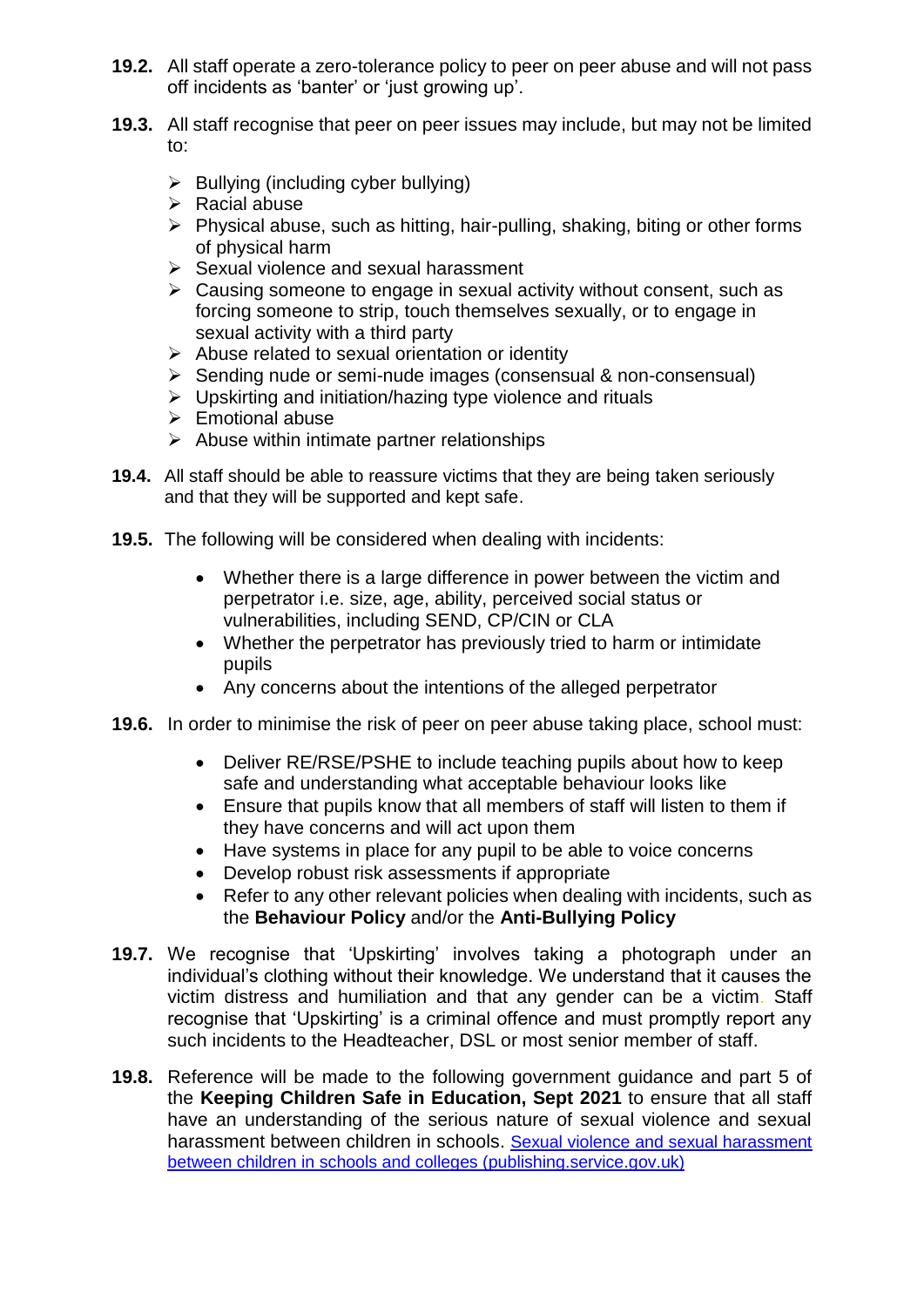#### **20. Sexual Violence & Sexual Harassment**

- **20.1.** Sexual violence and sexual harassment can occur between two children of **any age and sex**. It can occur through a group of children sexually assaulting or sexually harassing a single child or group of children. This can occur online, face to face (both physically and verbally) and can take place inside or outside of school. As set out in Part five of the KCSIE 2021, all staff maintain an attitude of **'it could happen here'** and it is never acceptable.
- **20.2.** All staff have a responsibility to address inappropriate behaviour in a timely manner, however seemingly insignificant it may appear.
- **20.3.** All victims will be reassured that they are being taken seriously and that they will be supported and kept safe. No child will ever be made to feel ashamed for making a report or that they are creating a problem for our school.

#### **21.Cultural Issues**

- **21.1.** As a school we are aware of the cultural diversity of the community around us and work sensitively to address the unique culture of our pupils and their families as they relate to safeguarding and child protection. This includes children at risk of harm from abuse arising from culture, ethnicity, faith and belief on the part of their parent, carer or wider community.
- **21.2.** Staff must report concerns about abuse linked to culture, faith and beliefs in the same way as other child protection concerns.

## **22.So-Called 'Honour' Based Abuse**

- **22.1.** Staff at our school understand there is a legal duty to report known cases of Female Genital Mutilation (FGM) and So Called 'Honour' Based Abuse to the police and they will do this with the support of the DSL. [Mandatory reporting](https://www.gov.uk/government/publications/mandatory-reporting-of-female-genital-mutilation-procedural-information)  [of female genital mutilation: procedural information -](https://www.gov.uk/government/publications/mandatory-reporting-of-female-genital-mutilation-procedural-information) GOV.UK
- **22.2.** Our school is aware of the need to respond to concerns relating to forced marriage and understand that it is illegal, a form of child abuse and a breach of children's rights. We recognise some pupils, due to capacity or additional learning needs, may not be able to give an informed consent and this will be dealt with under our child protection processes. Castlefield School staff can contact the Forced Marriage Unit if they need advice or information. Contact 020 7008 0151 [fmu@fco.gov.uk](mailto:fmu@fco.gov.uk)
- **22.3.** We are aware of the signs of FGM [Female genital mutilation \(FGM\) | NSPCC](https://www.nspcc.org.uk/what-is-child-abuse/types-of-abuse/female-genital-mutilation-fgm/)
- **22.4.** We recognise both male and female pupils may be subject to honour-based abuse.
- **22.5.** We promote awareness through training and access to resources, ensuring that the signs and indicators are known and recognised by staff.
- **22.6.** Any suspicions or concerns for forced marriage are reported to the DSL who will refer to First Response or the police if emergency action is required.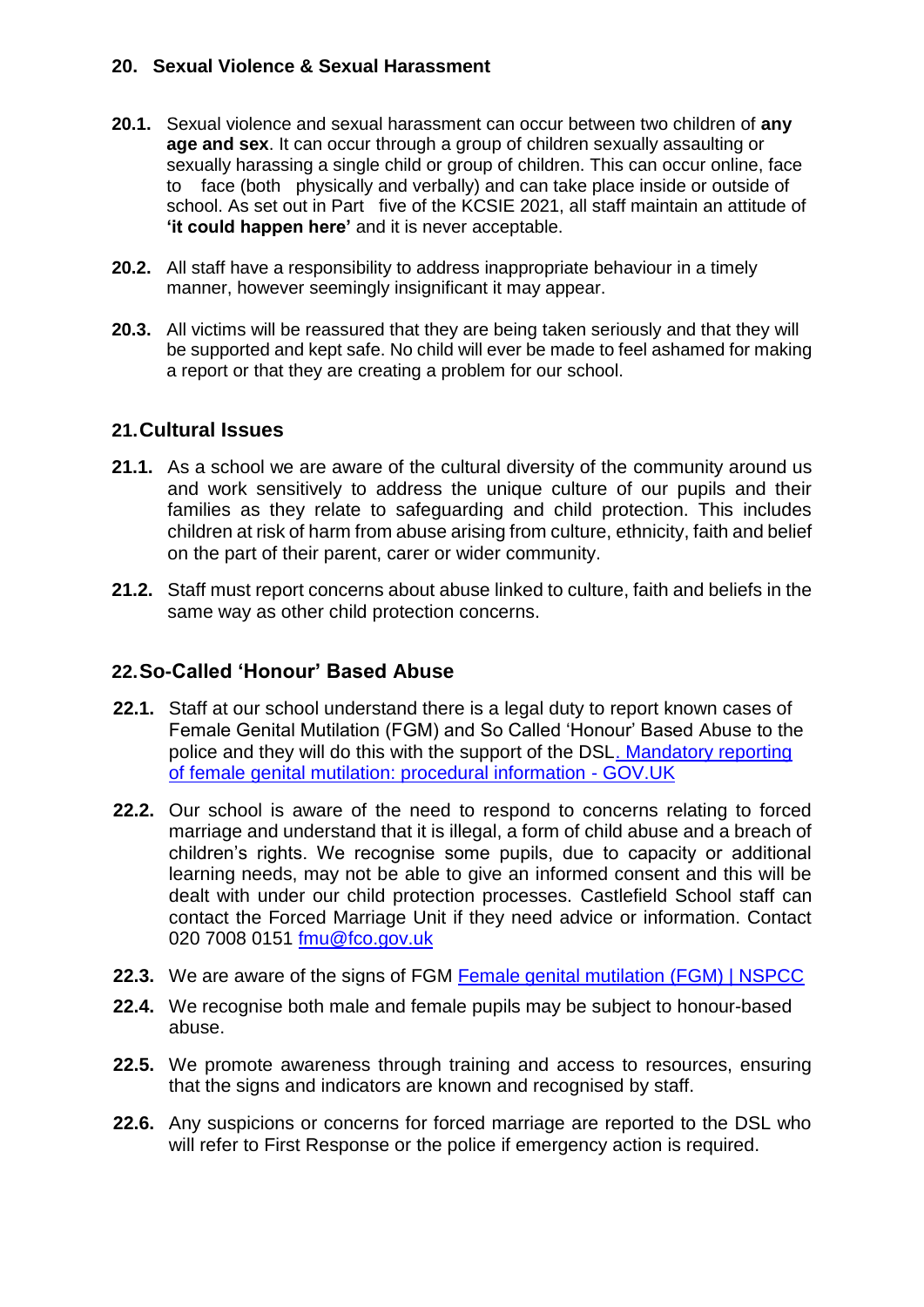## **23.Contextual Safeguarding**

- **23.1.** Contextual Safeguarding is an approach to understanding, and responding to, children's experiences of significant harm beyond their families. It recognises that the different relationships that children form in their neighbourhoods, schools and online can feature violence and abuse. Parents and carers may have little influence over these contexts, and children's experiences of extrafamilial abuse can undermine parent/carer-children relationships.
- **23.2.** At Castlefield School, all staff recognise that pupils may encounter safeguarding incidents that happen outside of school and can occur between children outside of this environment. We will respond to such concerns, reporting to the appropriate agencies in order to support and protect the pupil.
- **23.3.** All staff and especially the DSLs, will consider the context of incidents that occur outside of school to establish if situations outside of their families may be putting the pupil's welfare and safety at risk of abuse or exploitation, including (but not limited to) sexual exploitation, criminal exploitation and serious youth violence.
- **23.4.** Children who may be alleged perpetrators will also be supported to understand the impact of contextual issues on their safety and welfare.
- **23.5.** In such cases the individual needs and vulnerabilities of each child will be considered.

Further guidance can be found at: <https://contextualsafeguarding.org.uk/>

## **24.Serious Violence**

- **24.1.** All staff are aware of signs and indicators which may signal that children are at risk from, or are involved with, serious violent crime. These may include increased absence from school, a change in friendships or relationships with older individuals or groups, a significant decline in performance, signs of selfharm or significant change in well-being or signs of assault or unexplained injuries. Staff are aware that unexplained gifts or new possessions could also indicate that children have been approached by, or are involved with, individuals associated with criminal networks or gangs.
- **24.2.** At Castlefield School we are aware of the range risk factors which increase the likelihood of involvement in serious violence such as being male, having been frequently absent or permanently excluded from school, having experienced child maltreatment and having been involved in offending such as theft or robbery. School will take appropriate measures to manage any situations arising. [Preventing youth violence and gang involvement -](https://assets.publishing.service.gov.uk/government/uploads/system/uploads/attachment_data/file/418131/Preventing_youth_violence_and_gang_involvement_v3_March2015.pdf) Practical advice for schools [and colleges \(publishing.service.gov.uk\)](https://assets.publishing.service.gov.uk/government/uploads/system/uploads/attachment_data/file/418131/Preventing_youth_violence_and_gang_involvement_v3_March2015.pdf)
- **24.3.** Child sexual exploitation (CSE) and child criminal exploitation (CCE).

Both CSE and CCE are forms of abuse that occur where an individual or group take advantage of an imbalance of power to coerce, manipulate or deceive a child into sexual or criminal activity This could include 'county lines' see KCSiE for greater explanations of these terms.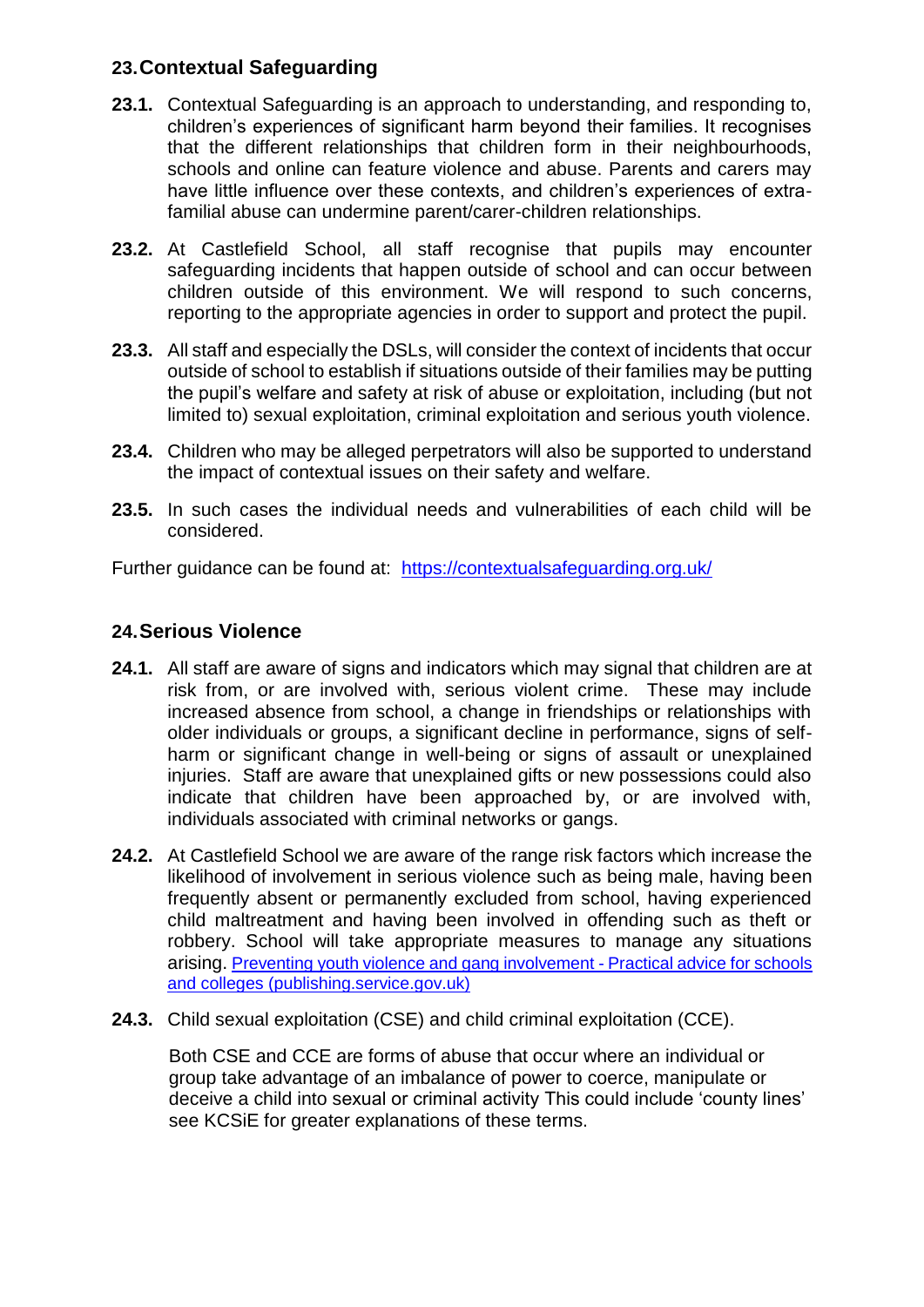## **25. Domestic Abuse**

All staff recognise that children who experience domestic abuse, including intimate partner abuse, can suffer long lasting emotional and psychological effects. Staff must report any concerns using the school's safeguarding procedures.

Castlefield School recognise that some groups of children are potentially at greater risk of harm.

## **26. Children who need a social worker (Child Protection and Child In Need Plans)**

- **26.1.** Staff recognise that children may have a social worker due to safeguarding or welfare needs and this can cause them to have barriers with attendance, behaviour, learning and mental health.
- **26.2.** Castlefield School will share information with a social worker for any child whom they are supporting to ensure decisions are made in the best interests of the child.
- **26.3.** Informed decisions will be made by staff with regards to safeguarding for those children who are being supported by a social worker.

## **27. Mental Health**

- **27.1.** At Castlefield School, we are aware that mental health problems can be an indicator that a child has suffered or may be at risk of suffering abuse, neglect, or exploitation.
- **27.2.** Staff recognise that traumatic adverse childhood experiences can have lasting impact throughout a child's life and this can impact on mental health, behaviour and education.
- **27.3.** Staff will report any mental health concern that is linked to a safeguarding concern to the DSL.
- **27.4.** Where there are concerns for a child's mental health Castlefield School will seek advice from a trained professional, who would be able to make a diagnosis of a mental health problem.

[Mental health and behaviour in schools \(publishing.service.gov.uk\)](https://assets.publishing.service.gov.uk/government/uploads/system/uploads/attachment_data/file/755135/Mental_health_and_behaviour_in_schools__.pdf)

## **28.Policy Review**

The Governing Body of our school is responsible for ensuring the annual review of this policy. The date the next review is due is on the front cover of this policy.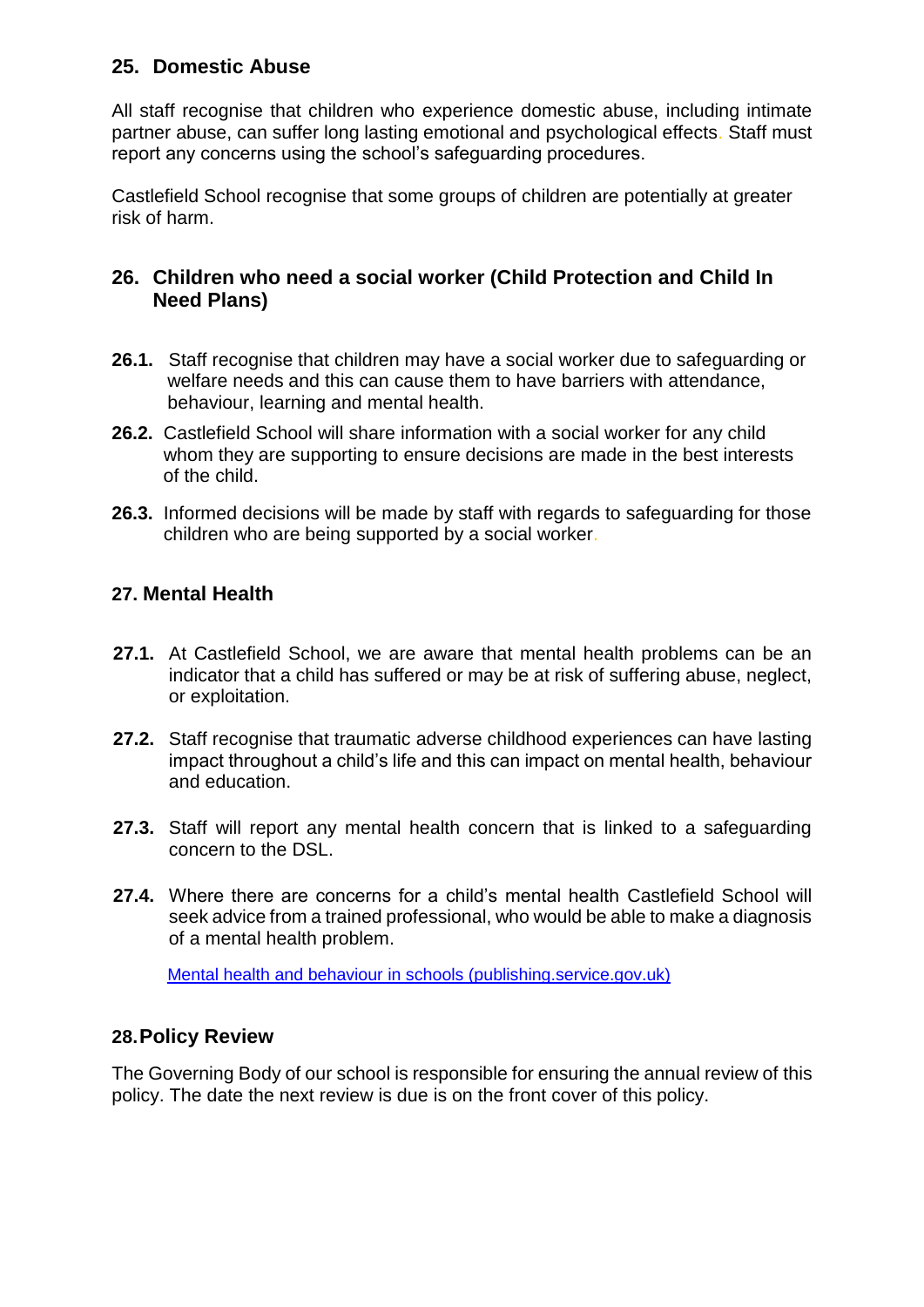## **Appendix**

Everyone who works with children has a duty to safeguard and promote their welfare. They should be aware of the signs and indicators of abuse and know what to do and to whom to speak if they become concerned about a child or if a child discloses to them.

The following is intended as a reference for school staff and parents/carers if they become concerned that a child is suffering or likely to suffer significant harm.

The Children Act 1989 defines abuse as when a child is suffering or is likely to suffer 'significant harm'. Harm means ill treatment or the impairment of health or development. Four categories of abuse are identified:

## **Categories of Abuse**

Child abuse is a form of maltreatment. Somebody may abuse or neglect a child by inflicting harm, or by failing to act to prevent harm. Children people may be abused in a family or in an institutional or community setting by those known to them or, more rarely, by others. Abuse can take place wholly online, or technology may be used to facilitate offline abuse. Children may be abused by an adult or adults, or another child or children.

#### **Physical Abuse**

A form of abuse which may involve; hitting, shaking, throwing, poisoning, burning or scalding, drowning, suffocating, or otherwise causing physical harm to a child. Physical harm may also be caused when a parent or carer fabricates the symptoms of, or deliberately induces, illness in a child.

## **Emotional Abuse**

The persistent emotional maltreatment of a child such as to cause severe and persistent adverse effects on the child's emotional development. It may involve conveying to a child that they are worthless or unloved, inadequate, or valued only insofar as they meets the needs of another person. It may include not giving the child opportunities to express their views, deliberately silencing them or 'making fun' of what they say or how they communicate. It may feature age or developmentally inappropriate expectations being imposed on children. These may include interactions that are beyond a child's developmental capability, as well as overprotection and limitation of exploration and learning, or preventing the child participating in normal social interaction. It may involve seeing or hearing the ill-treatment of another. It may involve serious bullying (including cyber bullying), causing children frequently to feel frightened or in danger, or the exploitation or corruption of children. Some level of emotional abuse is involved in all types of maltreatment of a child, though it may occur alone.

## **Sexual Abuse**

Involves forcing or enticing a child to take part in sexual activities, not necessarily involving a high level of violence, whether or not the child is aware of what is happening. The activities may involve physical contact, including assault by penetration (for example, rape or oral sex) or non-penetrative acts such as masturbation, kissing, rubbing and touching outside of clothing. They may also include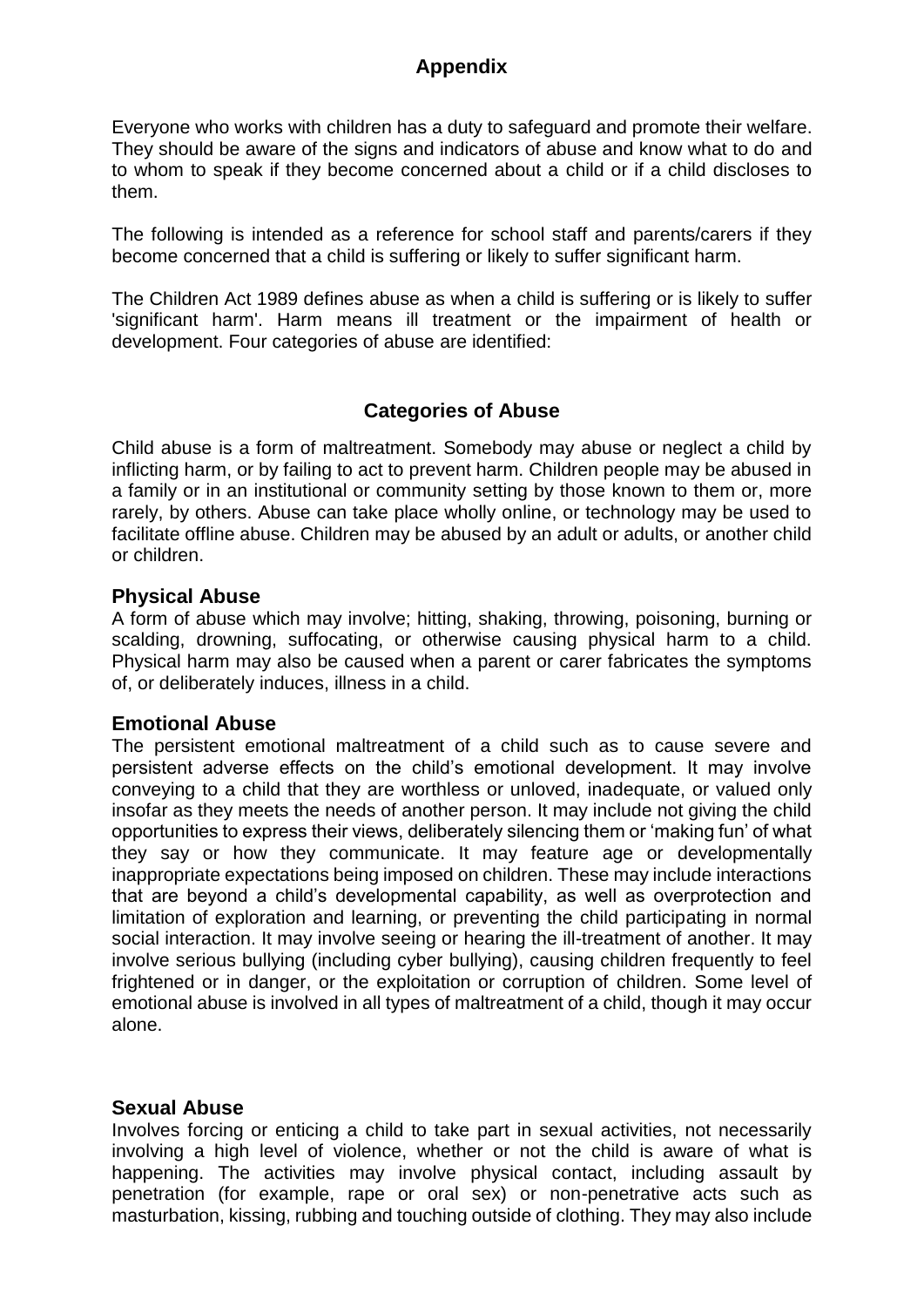non-contact activities, such as involving children in looking at, or in the production of, sexual images, watching sexual activities, encouraging children to behave in sexually inappropriate ways, or grooming a child in preparation for abuse. Sexual abuse can take place online and technology can be used to facilitate offline abuse. Sexual abuse is not solely perpetrated by adult males. Women can also commit acts of sexual abuse, as can other children.

## **Neglect**

The persistent failure to meet a child's basic physical and/or psychological needs, likely to result in the serious impairment of the child's health or development. Neglect may occur during pregnancy as a result of maternal substance abuse. Once a child is born, neglect may involve a parent or carer failing to:

- a) provide adequate food, clothing and shelter (including exclusion from home or abandonment)
- b) protect a child from physical and emotional harm or danger
- c) ensure adequate supervision (including the use of inadequate caregivers)
- d) ensure access to appropriate medical care or treatment. It may also include neglect of, or unresponsiveness to, a child's basic emotional needs.

## **Exploitation**

Exploitation is a form of child abuse and may take a number of forms:

#### **Child Sexual Exploitation (CSE) and child Criminal Exploitation (CCE)**

Both CSE and CCE are forms of abuse that occur where an individual or group takes advantage of an imbalance in power to coerce, manipulate or deceive a child into taking part in sexual or criminal activity, in exchange for something the victim needs or wants, and/or for the financial advantage or increased status of the perpetrator or facilitator and/or through violence or the threat of violence. CSE and CCE can affect children, both male and female and can include children who have been moved(commonly referred to as trafficking) for the purpose of exploitation.

Taken from – **"Keeping Children Safe in Education 2021".**

Home Office – [Serious Violence Strategy, April 2018 \(publishing.service.gov.uk\)](https://assets.publishing.service.gov.uk/government/uploads/system/uploads/attachment_data/file/698009/serious-violence-strategy.pdf)

## **County Lines**

County lines is a term used to describe gangs and organised criminal networks involved in exporting illegal drugs using dedicated mobile phone lines or other form of "deal line". This activity can happen locally as well as across the UK - no specified distance of travel is required. Children and vulnerable adults are exploited to move, store and sell drugs and money. Offenders will often use coercion, intimidation, violence (including sexual violence) and weapons to ensure compliance of victims. Taken from **"Keeping Children Safe in Education 2021"**

#### **Extremism**

Extremism is the vocal or active opposition to our fundamental values, including democracy, the rule of law, individual liberty and the mutual respect and tolerance of different faiths and beliefs. This also includes calling for the death of members of the armed forces. Radicalisation refers to the process by which a person comes to support terrorism and extremist ideologies associated with terrorist groups.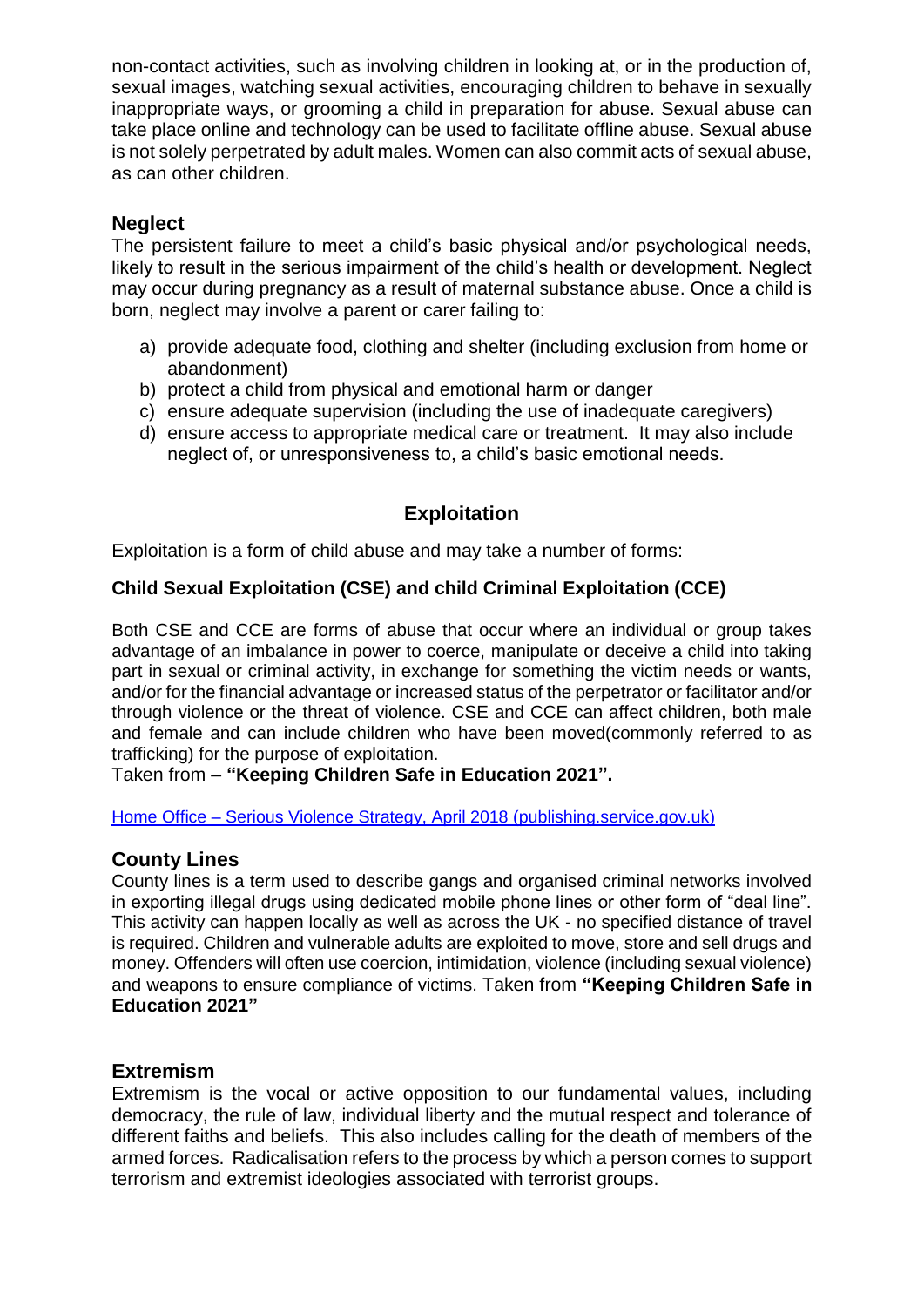## **Assessment Framework**

(from Working Together to Safeguard Children, July 2018)



Every assessment should draw together relevant information gathered from the child and their family and from relevant practitioners including teachers and school staff, early years workers, health practitioners, the police and adult social care.

Every assessment of a child should reflect the unique characteristics of the child within their family and community context.

Each child whose referral has been accepted by children's social care should have their individual needs assessed, including an analysis of the parental capacity to meet those needs, whether they arise from issues within the family or the wider community.

Frequently, more than one child from the same family is referred and siblings within the family should always be considered.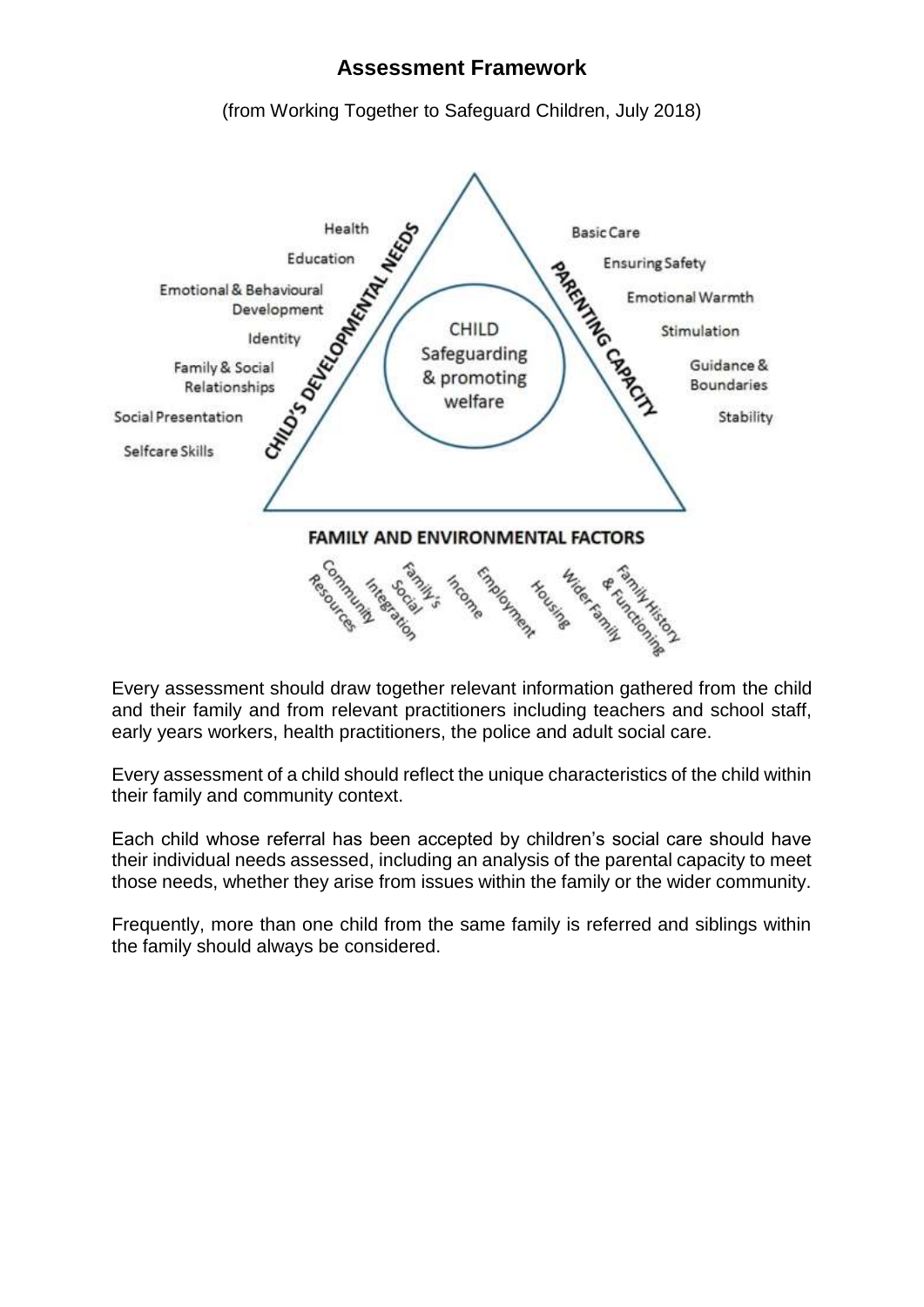## **COVID-19 arrangements for safeguarding and child protection**

School contacts

All DSLs are contactable via the school's number on 01494 436018

| <b>Headteacher</b>                     | Andrew Kann                           |
|----------------------------------------|---------------------------------------|
| <b>Designated Safeguarding Lead</b>    | Katie James                           |
| (DSL)                                  | 07961 590453 (working hours only)     |
|                                        | safeguarding@castlefield.bucks.sch.uk |
| <b>Deputy Designated Safeguarding</b>  | Jessica Wilson                        |
| Lead(s)                                | Kristin Sutcliffe                     |
| <b>Nominated Safeguarding Governor</b> | Waseem Khetab                         |
| <b>Chair of Governors</b>              | <b>Andrew Dimmock</b>                 |
|                                        | governors@castlefield.bucks.sch.uk    |

A member of the DSL team will always be contactable during school hours and where possible, there will always be a DSL (or Deputy) on site.

The DSL will continue to engage with social workers, and attend all multi-agency meetings, which can be done remotely.

## **Responsibilities**

We continue to take a whole school approach to safeguarding and it is the responsibility of all staff to report any concerns that they may have for the safety and/or welfare of any children with whom they have contact. This contact may be via e-mail, virtual teaching using Google Classroom, through a phone call or directly with the child.

It remains essential that people who are unsuitable are not allowed to enter the children's workforce or gain access to children.

Irrespective of national circumstances, Castlefield School retains its responsibility towards checking the appropriateness of adults to work with its pupils. Whether in person or remotely, all volunteers and visitors will be subject to relevant checks, entry onto our SCR (as appropriate) and will not be left unsupervised with a pupil.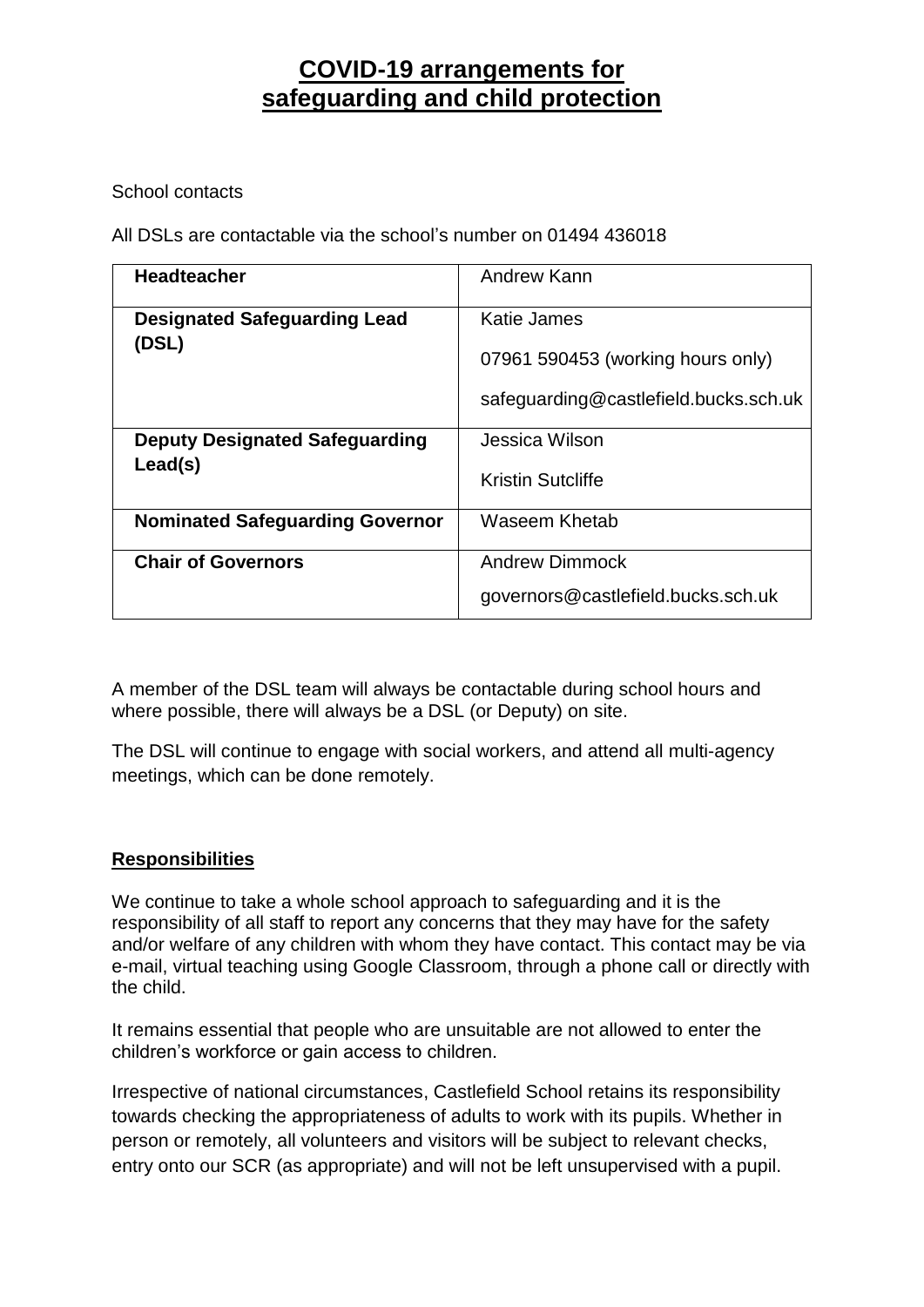The lead DSL and Headteacher, will ensure that they keep informed of any up to date information, both at a local or national level, as a result of COVID-19, that will impact the welfare of all students within Castlefield School and will ensure that relevant information is shared with all staff, including any staff who may be carrying out temporary duties.

The lead DSL and Headteacher, will ensure that the child protection files are kept up to date and any required information is shared with the relevant agencies.

#### *All staff are aware that reporting on CPOMs remains the way to report safeguarding concerns and that should a child be in immediate danger or a referral made to an outside agency, they should speak to the DSL in person or over the phone urgently, as they would in normal circumstances.*

All staff continue to have a duty to report any concerns about the conduct or actions of any other member of staff. This report will be made to the Headteacher or Chair of Governors in accordance with the school's Whistleblowing Policy.

#### **Vulnerable children**

Vulnerable children include:

- Children who have a social worker
- Children with Child in Need (CIN) Plans
- Children on Child Protection (CP) Plans
- Looked after children
- Young carers
- Disabled children
- Pupils with Education, Health and Care (EHC) Plans (0-25)

Children who are known to our school and are deemed to be vulnerable will (where possible) be offered a place in order to continue to attend, so long as they do not have underlying health conditions that put them at risk. If, however, we are unable to staff our school due to illness, a place will be sought at a nearby setting.

Castlefield School will offer support to those children and parents/carers, who have concerns about the child contracting COVID-19 through attendance at school. School will also refer the guidance published by Public Health England and follow their advice. In cases where the child has a social worker, school must contact them to discuss the concerns. Guidance will also be sought from the Virtual School Head for children who are looked after (CLA).

Castlefield School must identify those children who are a concern, but do not meet the criteria to be classed as a vulnerable child. We will remain in contact with these children, if they are not able to be in school, via phone by the DSL/Safeguarding & Welfare Officer, SENDCo or Year group staff member, as appropriate. All contact which raises concern will be recorded on CPOMs under the tag School Closure Contact.

Those with an EHCP should be risk-assessed by their school, in consultation with the local authority (LA) and parents, to decide whether they need to continue to be offered a school place in order to meet their needs, or whether they can safely have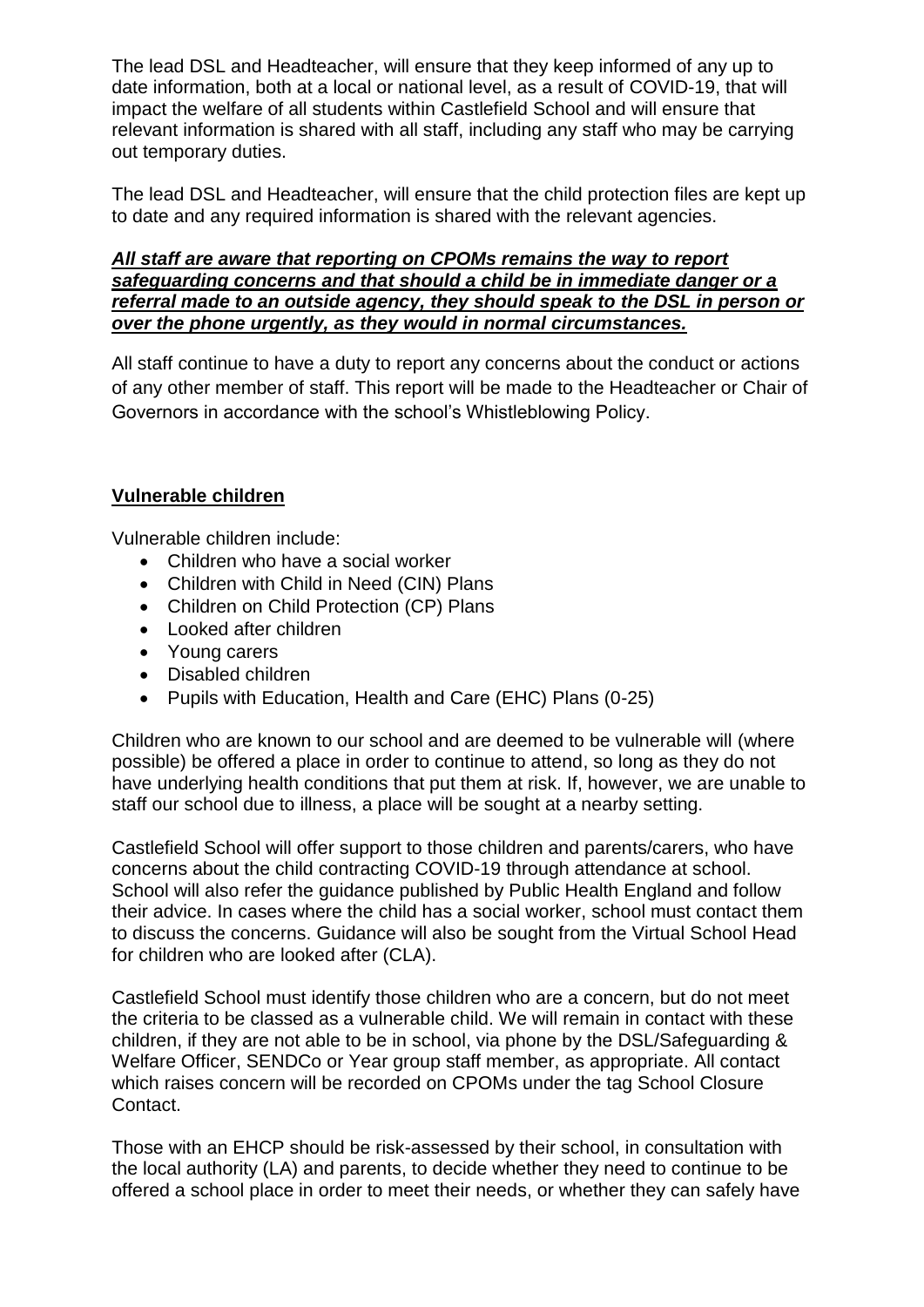their needs met at home. Many children and young people with EHC Plans can safely remain at home.

Castlefield School will continue to work with and support children's social workers to help protect vulnerable children. This includes working with and supporting children's social workers and the local authority Virtual School Head for looked-after and previously looked-after children. Castlefield School will regularly review CP/CIN cases to determine vulnerability and prioritise resources accordingly. The lead person for this will be Katie James.

Castlefield School will ensure that where we care for children of critical workers and vulnerable children on site, we ensure appropriate support is in place for them.

## **Mental Health**

Negative experiences and distressing life events, such as the current circumstances, can affect the mental health of pupils and their parents. Teachers at our school will be aware of this in setting expectations of pupils' work whilst they are at home. Castlefield School will refer to the separate guidance on providing education remotely.

Appropriate support is in place for children of critical workers and vulnerable children attending school. The government guidance on mental health and behaviour in schools will be referred to in order to support mental health issues that can bring about changes in a child's behaviour or emotional state, which can be displayed in a range of different ways, and that can be an indication of an underlying problem.

Support for pupils and students in the current circumstances will include existing provision in the school (although this may be delivered in different ways, for example over the phone) or from specialist staff or support services. Further advice on support can be found on schoolsweb at [https://schoolsweb.buckscc.gov.uk/COVID-](https://schoolsweb.buckscc.gov.uk/covid-19-corona-virus-latest-advice/covid-19-mental-health-and-well-being/)[19-corona-virus-latest-advice/COVID-19-mental-health-and-well-being/](https://schoolsweb.buckscc.gov.uk/covid-19-corona-virus-latest-advice/covid-19-mental-health-and-well-being/)

## **Online Safety**

All staff at Castlefield School are reminded to familiarise themselves with the following policies:

- Staff code of conduct
- Social Network Policy
- ESafety Policy

#### **Children and online safety away from school**

It is important that all staff who interact with children, including online, continue to look out for signs a child may be at risk. Any such concerns should be dealt with as per the Child Protection Policy and where appropriate referrals should still be made to children's social care and as required, the police.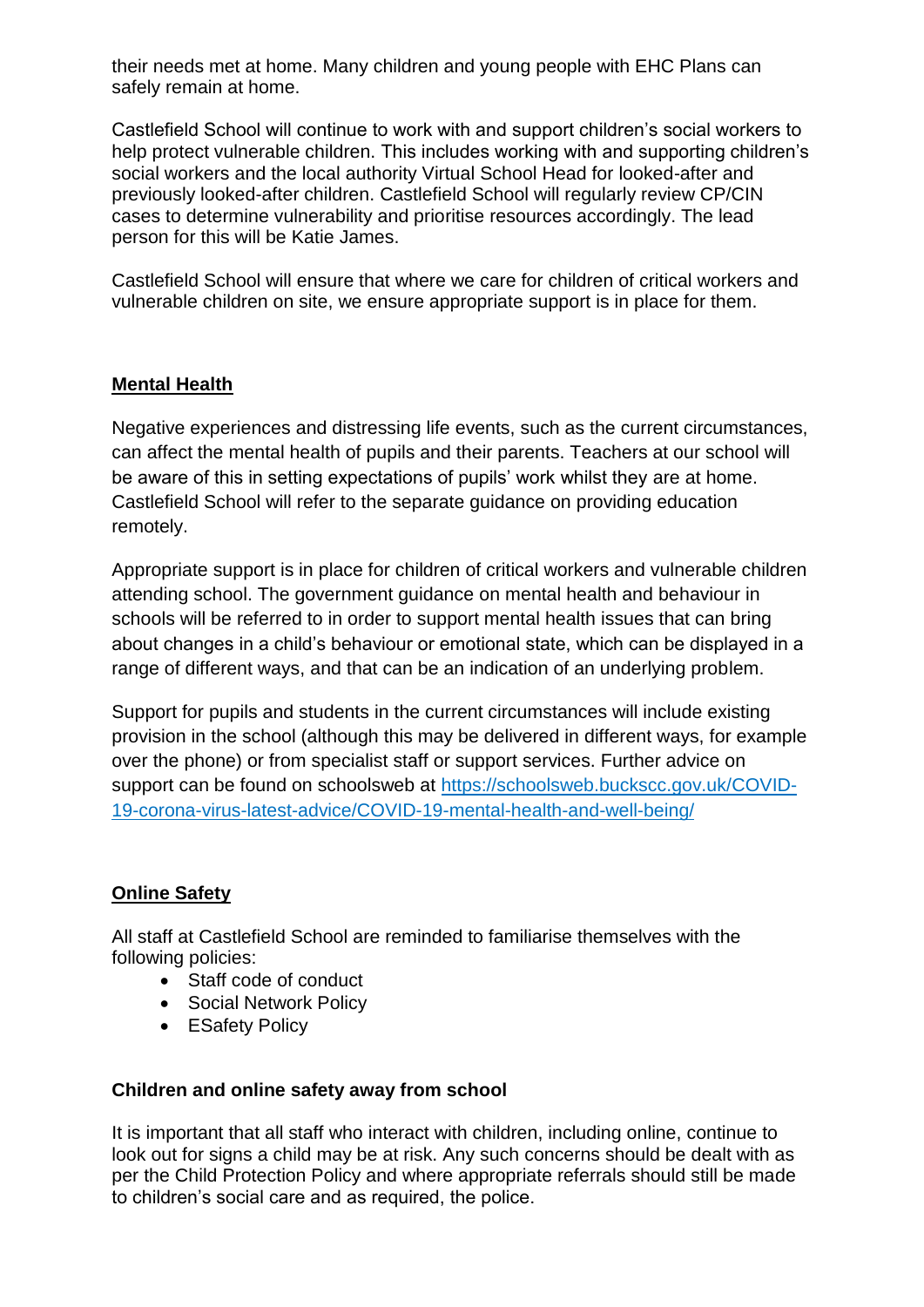Castlefield School will ensure any use of online learning tools and systems are in line with privacy and data protection/GDPR requirements.

Below are some things to consider when delivering virtual lessons, especially where webcams are involved:

- Staff and children must wear suitable clothing, as should anyone else in the household.
- Any computers used should be in appropriate areas, for example, not in bedrooms; and the background should be blurred.
- There will be no live lessons taught 1:1. If the situation should arise, another member of staff will asked to be present or the lesson will be recorded.
- Virtual lessons will be recorded and streamed so that children can access the content at a convenient time to the family (acknowledging there may be multiple children needing access to a single device).
- Efforts will be made to ensure teaching material matches a 'normal' learning experience for the pupil (e.g. content/delivery style)
- Language must be professional and appropriate. Staff must be mindful of who else is in their house at the time (in the background).
- Staff must only use platforms provided by Castlefield School to communicate with pupils
- Ensure that ground rules are in place so that the students have a good understanding of how the sessions will be organised and run.
- Consider the needs of vulnerable pupils, such as SEND.

[Guidance from the UK Safer Internet Centre on safe remote learning](https://swgfl.org.uk/resources/safe-remote-learning/) and from the [London Grid for Learning on the use of videos and livestreaming](https://static.lgfl.net/LgflNet/downloads/digisafe/Safe-Lessons-by-Video-and-Livestream.pdf) is available which could help plan online lessons and/or activities and deliver them safely.

Castlefield School will ensure that children, who are being asked to work online, have very clear reporting routes in place so they can raise any concerns whilst online. As well as reporting routes back to school, children will be signposted to ageappropriate practical support from, for example:

- [Childline](https://www.childline.org.uk/?utm_source=google&utm_medium=cpc&utm_campaign=UK_GO_S_B_BND_Grant_Childline_Information&utm_term=role_of_childline&gclsrc=aw.ds&&gclid=EAIaIQobChMIlfLRh-ez6AIVRrDtCh1N9QR2EAAYASAAEgLc-vD_BwE&gclsrc=aw.ds) for support
- [UK Safer Internet Centre](https://reportharmfulcontent.com/) to report and remove harmful online content
- [CEOP](https://www.ceop.police.uk/safety-centre/) for advice on making a report about online abuse

For those students who are still accessing computers at school and therefore are online, school will still continue to ensure that the appropriate filters and monitoring systems are in place. Esafety information will be shared with parents via email and on social media.

## **Supporting children in school**

Castlefield School will continue to be a safe space for all children to attend and flourish. The Headteacher will ensure that appropriate staff are on site and staff to pupil ratio numbers are appropriate, to maximise safety. Castlefield School will refer to the Government guidance for education and childcare settings on how to implement social distancing and continue to follow the advice from Public Health England on handwashing and other measures to limit the risk of spread of COVID-19.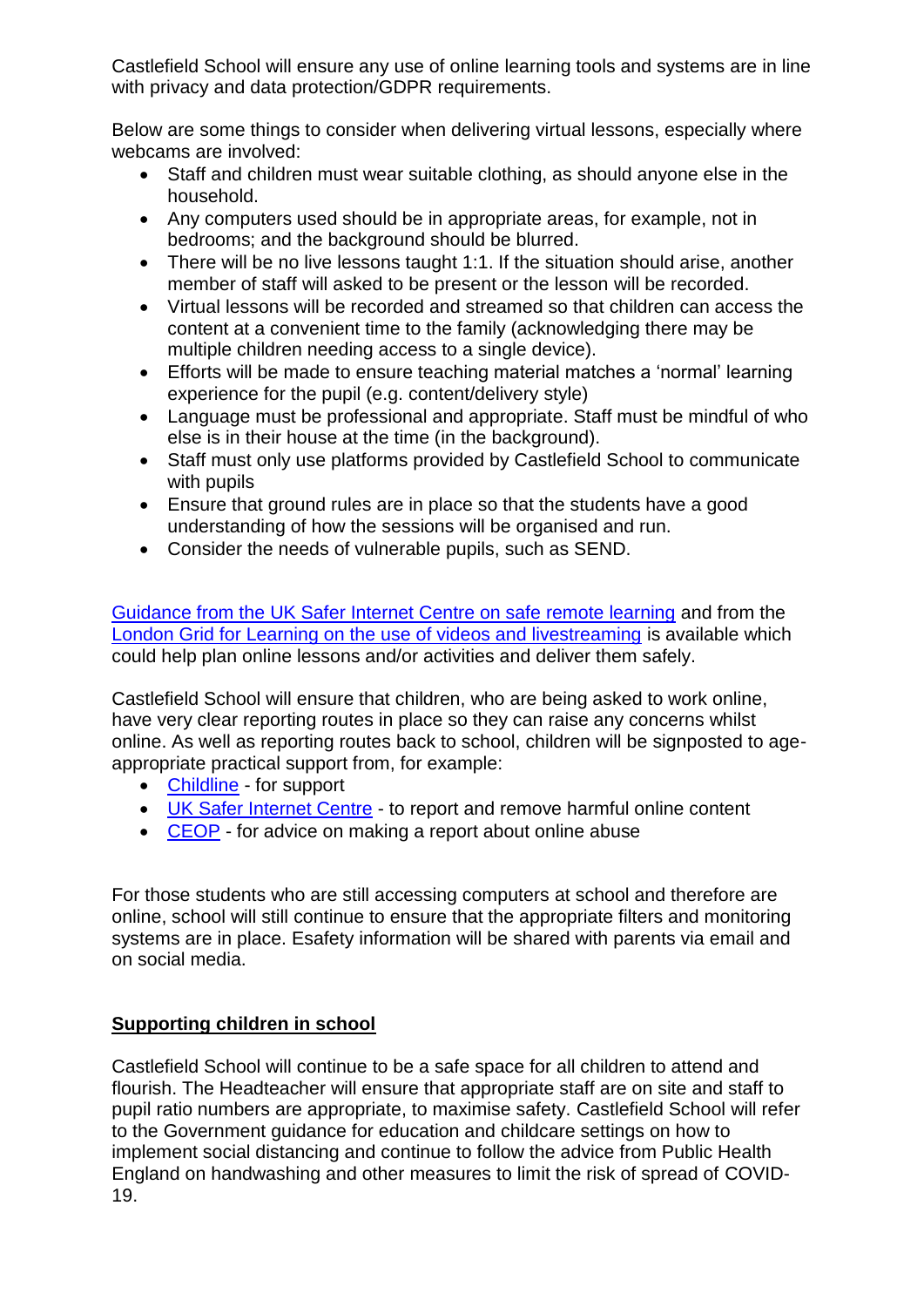#### **Peer on Peer Abuse**

Castlefield School recognises that during the closure, a revised process may be required for managing any report of such abuse and supporting victims**.** Parents can communicate with staff via an email sent through the school office.

Castlefield School recognises that during the period of school closure, children may have more frequent access to online devices, which has the potential to lead to online peer on peer abuse.

These would include:

- Sexting
- Online abuse
- Peer-on-peer grooming
- Distribution of youth involved sexualised content
- Harassment

Where a school receives a report of peer on peer abuse, it will be addressed promptly and appropriately, following the principles as set out in part 5 of KCSIE and of those outlined within of the Child Protection Policy.

The school will listen and work with the child, parents/carers and multi-agency partners, including a report to the police, if required, to ensure the safety and security of that young person.

Concerns and actions must be recorded, and appropriate referrals made.

#### **Attendance Monitoring**

The DfE and County Council COVID-19 attendance process will be followed for every day the school is open.

For those children where it has been agreed between Castlefield School, social workers and parents/carers that children will be attending school, the school will follow up on any pupil who does not arrive at the agreed time.

We will also follow up with any parent or carer who has access to on site education for their child(ren) and the child(ren) subsequently do not attend.

In all circumstances where a vulnerable child does not take up their place at school or discontinues, a DSL will notify their social worker.

To support the above, we will, when communicating with parents/carers, confirm emergency contact numbers are correct and ask for any additional emergency contact numbers where they are available.